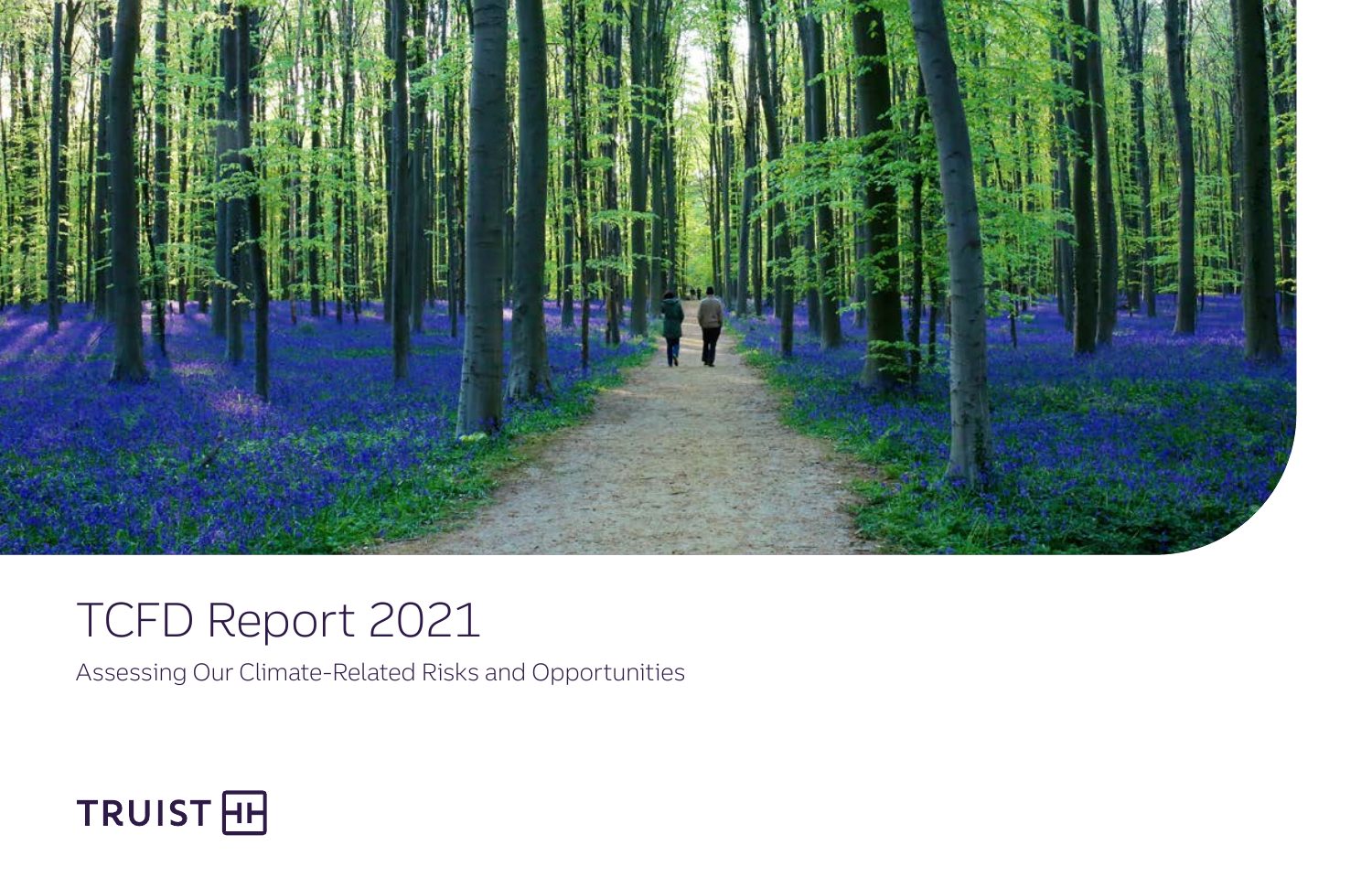## Disclosure statement

assertions as forward-looking statements and intended to enjoy the protection of the safe harbor for forward-looking statements provided by the Private Securities Litigation Reform Act of 1995, as amended. Our actual future results, including the achievement of our targets, goals, objectives, or commitments, could differ materially from our projected results as the result of changes in circumstances, assumptions not being realized, or other risks, uncertainties, and factors. Such risks, uncertainties, and factors include the risk factors discussed in our most recent annual report on Form 10-K, subsequent quarterly reports on Form 10-Q, and other filings filed with the Securities and Exchange Commission (SEC), as well as, with respect to our sustainability targets, objectives, and commitments outlined in this report or elsewhere, the challenges and assumptions identified in this report. Additionally, this report contains statements based on hypothetical scenarios and assumptions. These statements should not necessarily be considered as being indicative of current or actual risk or forecasts of expected risk. While future events discussed in this report may be significant, any significance should not be read as necessarily rising to the level of materiality of the disclosures required under securities laws and regulations. The goals and projects described in this report are aspirational; as such, no guarantees or commitments are made that these goals and projects will be met or successfully executed.

Truist urges you to consider all of the risks, uncertainties, and factors identified above or discussed in such reports carefully in evaluating the forward-looking statements in this report. Truist cannot assure you that the results reflected or implied by any forward-looking statement will be realized or, even if substantially realized, that those results will have the forecasted or expected consequences and effects. The forwardlooking statements in this report are made as of the date of this report, unless otherwise indicated, and we undertake no obligation to update this report to reflect subsequent events or circumstances.

| 6 |
|---|
|   |
|   |

|              | 3  |
|--------------|----|
| Introduction |    |
|              | 5  |
|              | 6  |
|              | 7  |
|              |    |
|              |    |
| Governance   |    |
|              | 12 |
|              | 12 |

This publication constitutes the first disclosures of Truist Financial Corporation ("Truist") made in alignment with the recommendations of the Task Force on Climate-Related Financial Disclosures (TCFD). Truist's report was prepared using the 2017 TCFD guidelines because the report's preparation began prior to the TCFD's October 2021 updates. Please note some numbers in this report may be rounded.

The objectives, plans, and targets included in this report are aspirational and depend on a number of factors not within the control or influence of Truist; as such, the precise path is unclear, and no guarantees or commitments are made that they will be met or successfully executed. Furthermore, data, statistics, and metrics included in this report are non-audited, non-assured estimates, continue to evolve, and may be based on assumptions believed to be reasonable at the time of preparation, but may be subject to revision.

|--|--|--|

This report contains forward-looking statements in which we discuss future performance. Forward-looking statements are all statements other than historical facts such as statements regarding our environmental, social, and governance targets, objectives, commitments, and programs and other business plans, initiatives, goals or strategies relating to environmental, social, safety and governance performance, including expectations regarding future execution of our climate strategies, and the underlying assumptions and estimated impacts on our business related thereto; our approach to lower emissions; our plans and expectations in relation to our future clean energy transition, including targeted reductions of GHG emissions and water consumption; our operational resiliency and climate scenarios; and our expectations regarding climaterelated risks and future risk mitigation. These statements are typically accompanied by the words "anticipates," "believes," "estimates," "expects," "forecasts," "intends," "plans," "projects," "may," "will," "should," "would," "could," or other similar expressions. All such statements are intended to identify those

## Introduction

## Governance

## Risk management

## Strategy

## Metrics and targets

| Next steps for Truist |  |  |
|-----------------------|--|--|
|                       |  |  |

| Scenario review | 20 |
|-----------------|----|
|                 | 21 |
|                 | 23 |

| Three lines of defense        | -15    |
|-------------------------------|--------|
| Climate risk identification   | 16     |
|                               | -16-18 |
| Risk monitoring and reporting | 16     |

| 25   |
|------|
| - 27 |
|      |

28

## Table of contents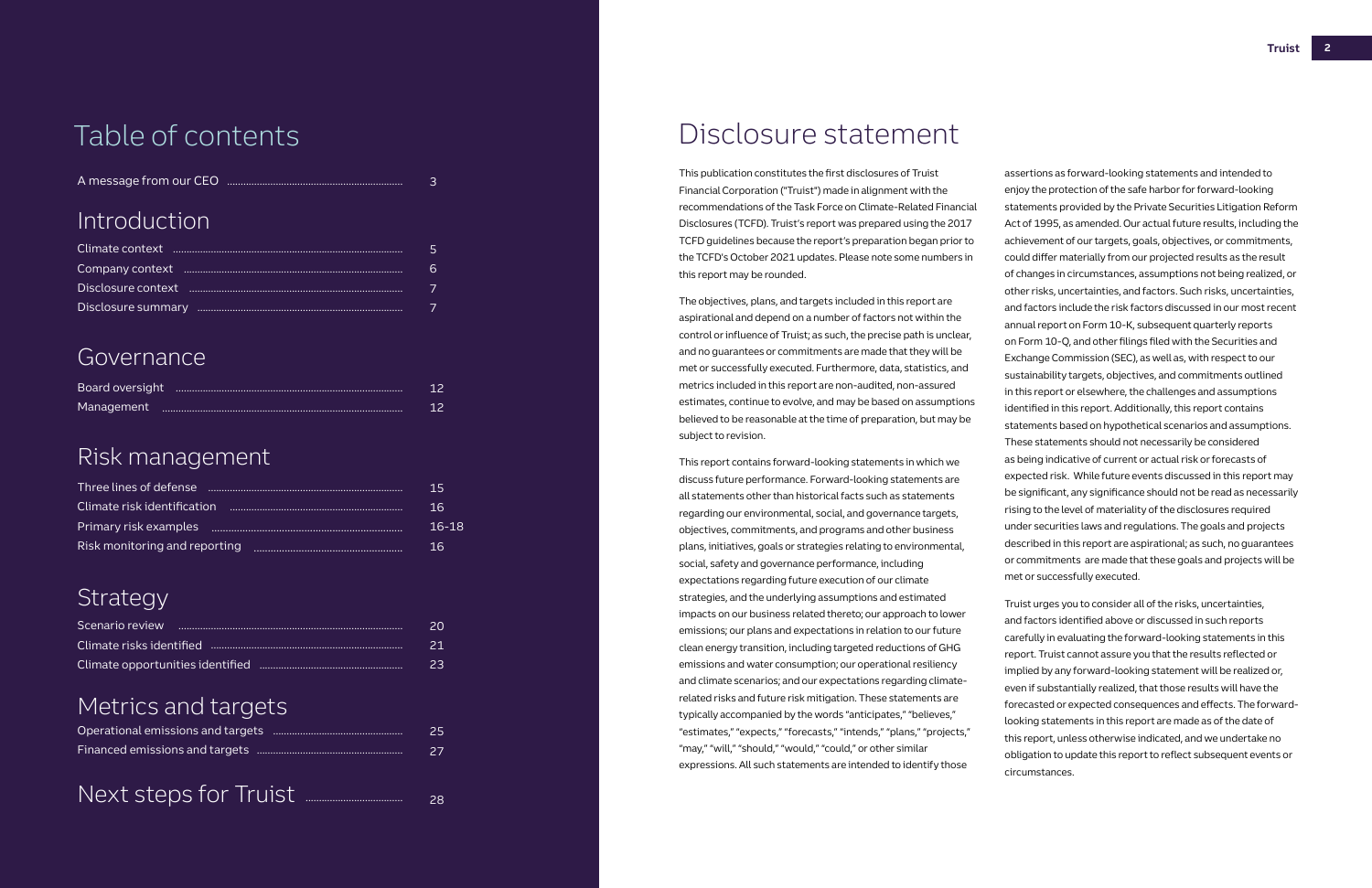

Throughout 2020 and 2021, the world has faced extraordinary events—from the COVID-19 pandemic, to the racial and social justice movement, to extreme weather events—prompting swift and innovative action from corporations, individuals, and communities.

These events show the intersections between large-scale

events and their impacts on economies, communities, and livelihoods. These events also reveal that climate change is adding new stresses to systems that were already unequal and lacking in resilience. As such, we are at an important inflection point in human history—one that requires us to both plan for, and contribute to mitigating, climate change and its effects.

Now, as a top 10 U.S. commercial bank<sup>1</sup>, we have the scale and resources to enhance our environmental stewardship, social responsibility, and corporate governance practices. Our stakeholder-focused ESG assessment helped us to further refine and galvanize our efforts around certain priority areas. This includes climate change.

## A letter from William H. Rogers Jr.

Truist's purpose is to inspire and build better lives and communities, and we should seek solutions to protect the planet upon which we all depend.

1. Based on total assets of \$530 billion as of September 30, 2021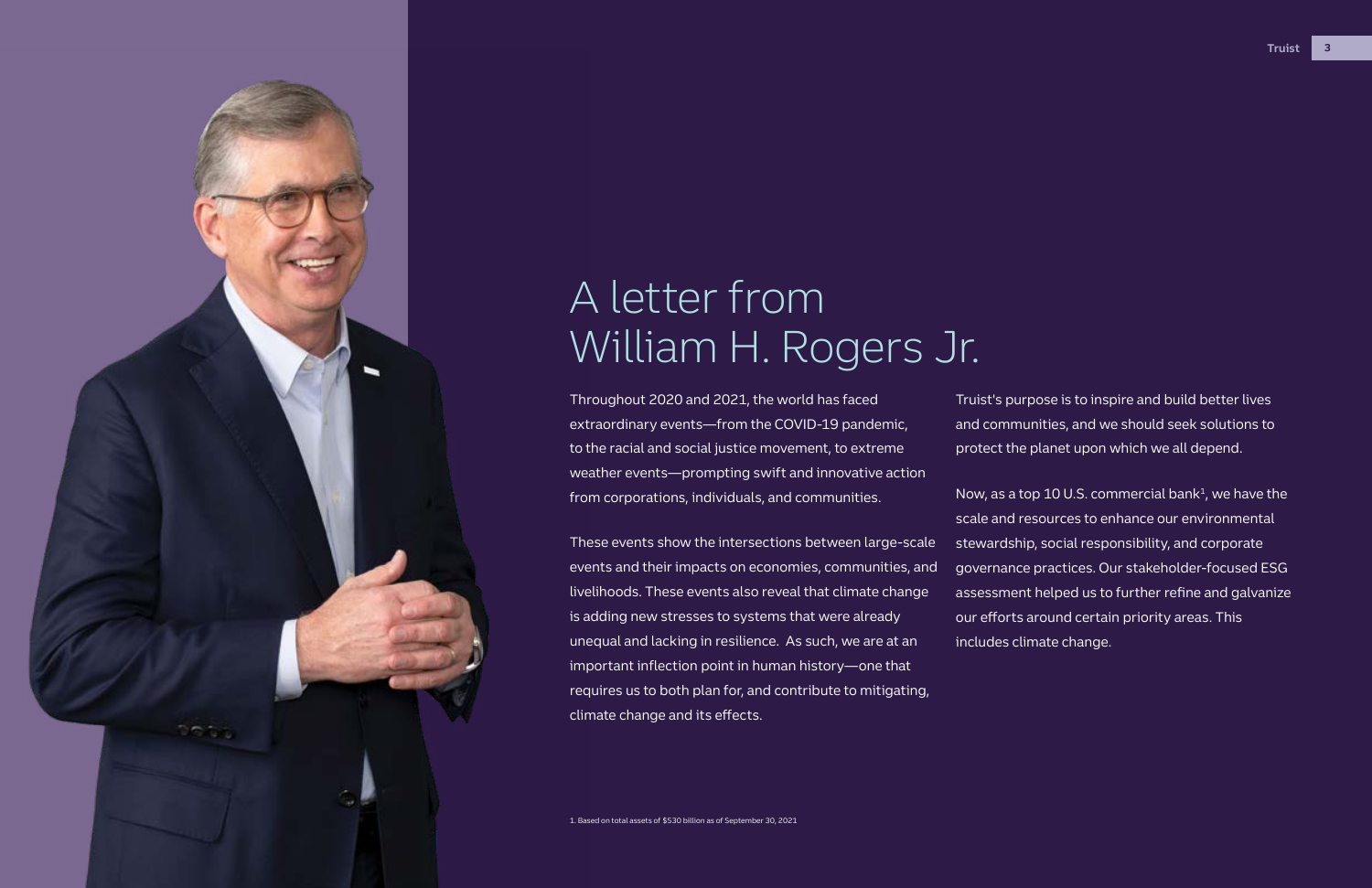In line with the TCFD guidance, over the past year, we have taken steps toward building climate capabilities for our business and our clients. These steps include expanding our risk management teams and creating a dedicated climate risk management function that seeks to identify and evaluate climate risks and opportunities and integrate them into our risk management framework and strategic plans. We have also taken measures to expand our sustainable financing activities, including providing \$580 million in renewable energy financing within Truist Securities, which will aim to help our clients accelerate their efforts to address climate change.

Importantly, in October we joined the Partnership for Carbon Accounting Financials (PCAF), so we intend to disclose our financed emissions from loans and investments within the next three years.

As Truist's CEO, I want to emphasize that our Board of Directors, our Executive Leadership team, and I are committed to working to address the

short-term and long-term risks and opportunities presented by climate change. This first TCFD report is a foundational step toward addressing the complex issues related to the changing climate and an example of Truist's efforts to build better lives and communities, today and in the future.

### **—William H. Rogers Jr.**

Truist Chief Executive Officer

to climate change represent transition risks that can potentially alter the size and nature of global, regional, and local economies and the financial markets that support them.

The publication of Truist's first Task Force on Climate-Related Financial Disclosures (TCFD) Report is an important milestone in our evolving journey. We issued our first Corporate Social Responsibility (CSR) Report as Truist in 2020 only seven months after the merger of BB&T and SunTrust was completed. Our second CSR and ESG Report was published in July 2021, announcing our first greenhouse gas emissions reduction targets, as well as other goals. We now take the next step, enhancing our efforts to transparently measure and share Truist's climate-related risks, opportunities, goals, and progress. This inaugural TCFD report builds upon our previous CSR and ESG reports but focuses on the implications of climate change to our business and clients, per the recommendations and framework of TCFD.

The environmental initiatives of our heritage banks provided a foundation for Truist. For example, several years ago, BB&T invested more than \$50 million in decreasing energy and water use in its facilities and achieved its goals of reducing consumption by 25% and 10%, respectively. Likewise SunTrust's LightStream program (now a division of Truist Bank) introduced a paperless loan application process that plants a tree for every loan. As a new company, we embrace and continue to explore the role Truist can play in the transition to a lower-carbon economy, including offering our clients products and financing for new climaterelated opportunities.

In addition to new opportunities, we are aware of the risks a changing climate could pose to our business, our clients, our peers, our communities, and the economy at large. Extreme weather events can damage assets and disrupt operations and supply chains, posing significant physical risks to Truist and our clients. Simultaneously, new policies, technologies, and consumer demand shifts related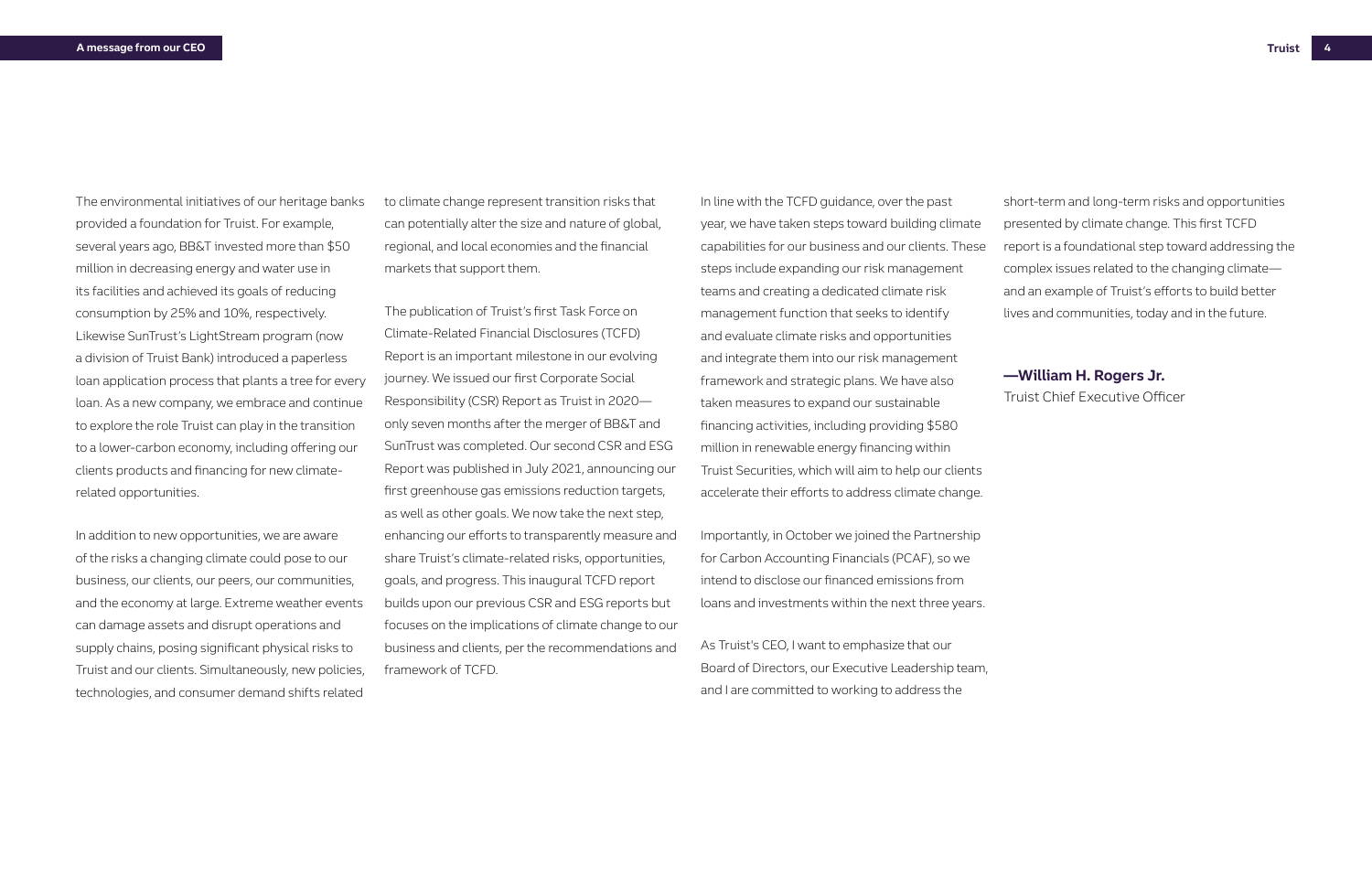# Introduction

Climate change poses unprecedented risks as well as opportunities to Truist and our clients. This introductory section outlines how climate change is impacting market dynamics, our company's unique context, and the evolving disclosure environment in which we operate. We also summarize how Truist's report addresses each of the TCFD's 11 disclosure recommendations as detailed in subsequent sections of this report.

## Climate context

Climate change has led to more frequent and damaging extreme weather events, such as hurricanes, tornadoes, floods, and wildfires including in regions where Truist's teammates and clients work and live. As the world becomes warmer, we face more significant threats to our environment, economies, infrastructure, food systems, and well-being. Fortunately, accelerating the transition to a low-carbon economy may still allow society to avoid the most severe impacts of climate change.

Globally, we are seeing paradigm shifts in organizational and individual behaviors as societies accelerate decarbonization and adapt to our changing world. Companies are setting net zero targets and moving toward resourceefficient operation models such as rooftop solar installations and more efficient HVAC systems. Consumers are progressively leaning towards purchasing brands with lower environmental impacts.

More governments are establishing climate targets and tightening policies to spur reform and ensure climate action from all stakeholders. In the U.S., the Federal Reserve formally declared climate change as a stability risk to the financial system<sup>2</sup>. The U.S. also elected a new President, whose Administration quickly announced plans for our country to rejoin the Paris Climate Agreement.

Since then, the Administration and numerous agencies—including financial regulators—have created new climate leadership positions and task forces to accelerate efforts to address climate change.

As pressure to decarbonize mounts and new policies emerge, market dynamics are shifting. The cost of doing business may increase due to policies that put a premium on carbon-intensive goods, while some assets in fossil fuel-based markets may lose value or even become stranded assets, threatening entire regions' economies and communities' livelihoods if we all fail to take the necessary steps. These shifts present risks that Truist and other corporations must not only address—but also opportunities that we believe investors and other stakeholders expect us to leverage.

We are committed to working to meet these expectations—with actions that have us taking part in the transition, and that strive to be substantial and long-lasting. Climate change has multi-faceted implications for our environment and communities, and we believe Truist can have a role to play in supporting a sustainable, productive, and thriving society and economy. We look forward to meeting this opportunity with partnership, collaboration, and balanced solutions.

2. U.S. Federal Reserve. November 2020. "Financial Stability Report – November 2020."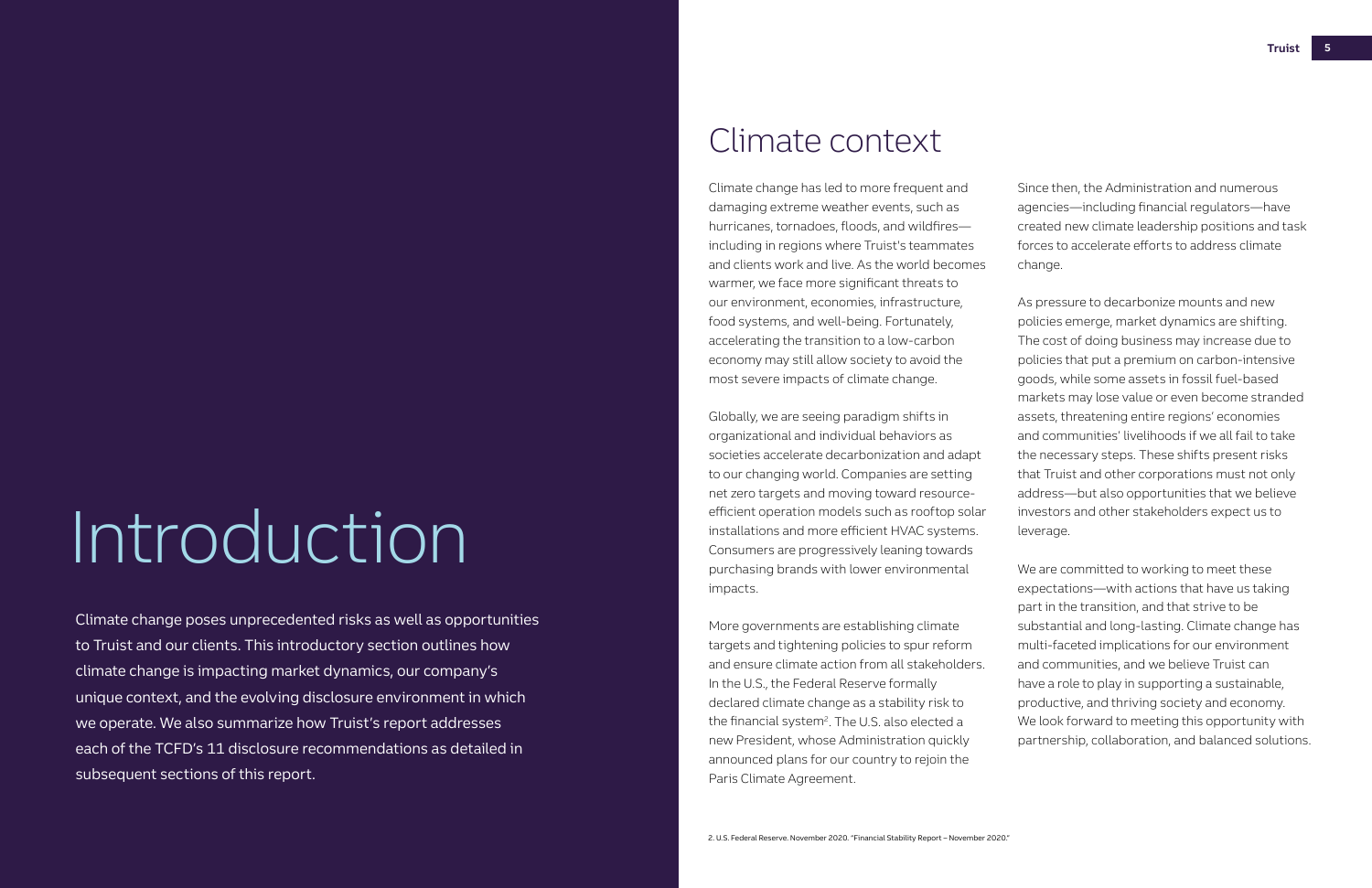Truist's online consumer lending platform, LightStream, offers a variety of paperless financing solutions, including for solar installations and electric vehicles.

LightStream also partnered with American Forests and pledged to plant 1 million trees by 2022, joining the World Economic Forum's Trillion Tree Movement.

## 880

acres of trees planted in 2020 through our LightStream-American Forests partnership

## 4,000

In December 2019, we combined two forwardlooking and like-minded companies, BB&T and SunTrust, in the largest bank merger since the 2008 financial crisis. As a new company, Truist focused on our aspiration to be a purposedriven financial services institution dedicated to building a better future for clients, teammates, and communities. Our merger significantly increased Truist's size and scale, and Truist is now a Top 10 U.S. commercial bank, holding \$530 billion in total assets and serving households, business clients, and communities in many of the nation's highestgrowth markets<sup>3</sup>.

> cumulative total of acres of trees planted through our LightStream-American Forests partnership since 2013

## 23

states have benefitted from LightStream's support for forest restoration since 2013

**In 2020, Truist shredded and recycled more than 13.9 million pounds of paper. This equates to:**

34,814 cubic yards of landfill space saved

15.7M kilowatt hours of electricity saved

116,835 trees preserved

10.1M pounds of CO<sub>2</sub> emissions avoided

190.8M gallons of water saved

## Environmental sustainability highlights

## Company context

As Truist, we now have more resources that can help us make an even greater impact, and we are combining the environmental practices from our heritage banks while developing an ESG program that is better, stronger, and more transformative. We are proud to report that Truist has designated ESG as a Top Enterprise Strategic Priority. Our Executive Leadership and Board of Directors have dedicated a greater share of their strategic focus and resources to ESG, with a keen focus on enhancing our environmental and climate change initiatives, alongside our dedication to working towards industry-leading corporate social responsibility.

We acknowledge that with increased size comes heightened expectations for environmental programs and disclosures. Our merger gave us an opportunity to understand and improve the

environmental sustainability of our operations, real estate footprint, and business practices. In 2020, we built on past efforts to reduce our greenhouse gas (GHG) emissions by putting \$13 million towards energy conservation investments for our new corporate offices and bank branches. Since 2017, Truist has invested \$56 million in energy efficiency projects. In July 2021, we set 2030 goals to reduce Scope 1 and Scope 2 emissions by 35% each, and to reduce our water consumption by 25%, relative to our 2019 baseline. In addition, Truist recently reached an important milestone: our commitment to join PCAF and our intention to disclose our financed emissions from loans and investments within the next three years. We continue to assess future corporate goals and targets—including dependencies on new policies and technology as we work to build resilience among our clients and in our communities.

In 2021, to build more capacity and accelerate Truist's progress towards managing climate risks and opportunities, we formed our internal Climate Risk Management and ESG Working Group, and we appointed the following senior-level climate positions:

- Head, Climate Risk Management
- Senior Director, Environmental Sustainability
- Managing Director, Energy Transition, Truist Securities
- Managing Director, Renewable Energy, Truist Securities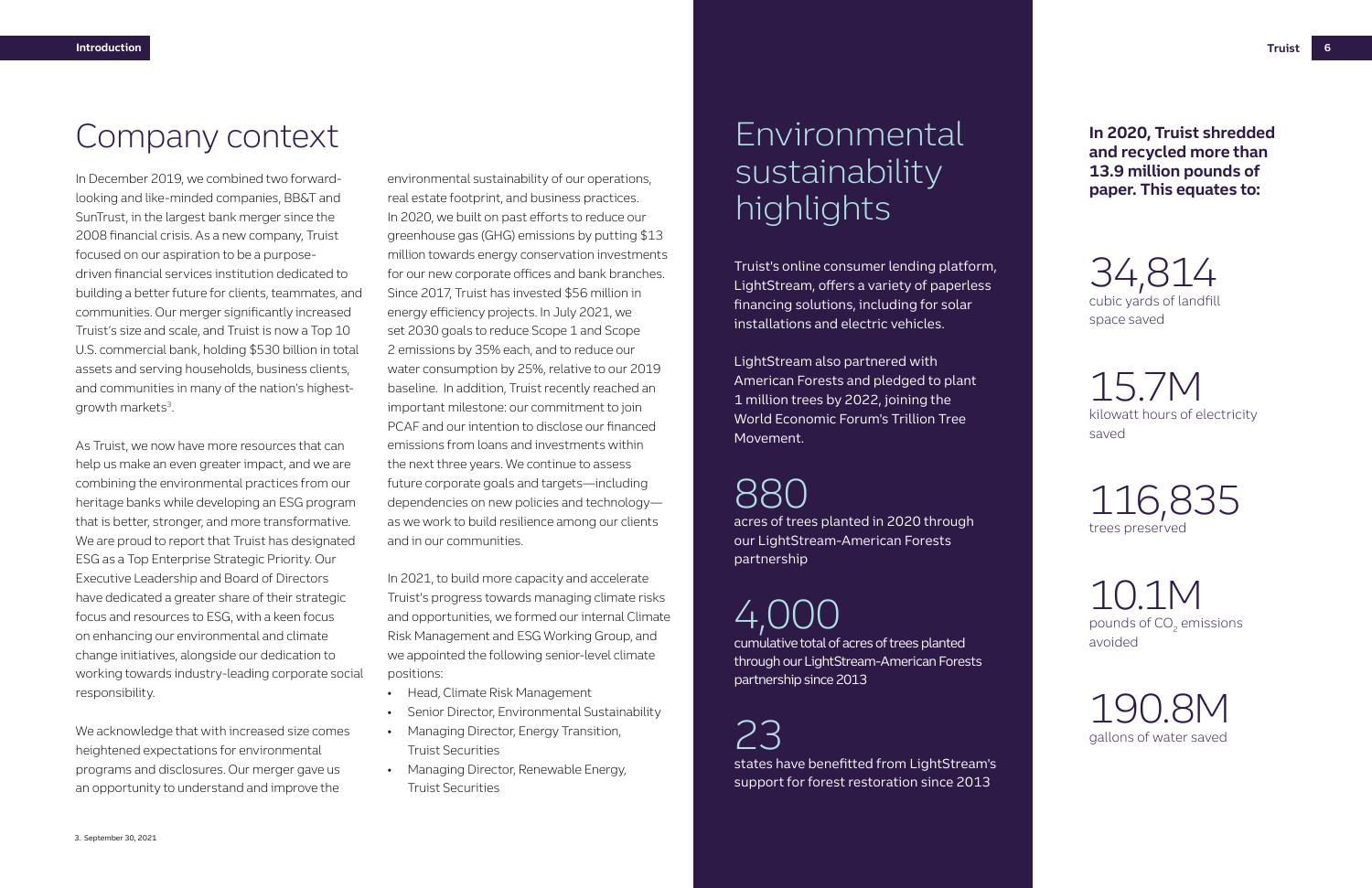

Seven months after Truist was formed, we issued our first CSR Report in July of 2020 and disclosed ESG information under leading reporting frameworks including the Sustainability Accounting Standards Board (SASB) and the Global Reporting Initiative (GRI). We also completed our first nonpublic CDP4 questionnaire in July of 2020.

This year, we expanded our ESG reporting with more disclosures under SASB and GRI, disclosed our alignment with the United Nations' Sustainable Development Goals (SDGs), and completed our first public CDP survey in July of 2021. As a culmination of these ESG reporting milestones, we are proud to publish our inaugural TCFD report as part of Truist's long-term CSR and ESG reporting and disclosure strategy.

## Disclosure context

In 2015, the Financial Stability Board established the TCFD as an independent task force to develop a voluntary, consistent climate-related financial disclosure framework that would help investors, lenders, and insurance underwriters appropriately assess and price climate-related risks and opportunities. The result was a set of reporting recommendations comprised of four core elements:

### **• Governance**

How we manage climate-related risks and opportunities

### **• Strategy**

How climate-related risks and opportunities affect our businesses, strategy, and financial planning

### **• Risk Management**

How we identify, assess, and manage climate-related risks

### **• Metrics and Targets**

How we measure and manage relevant climate-related risks and opportunities

With this context in mind, and in addition to our ongoing efforts, Truist has committed to communicating about our environmental efforts.

## Disclosure summary

Leading up to the issuance of this TCFD report, we reviewed the TCFD's reporting recommendations and organized the report sections to align with how we think about climate risks and opportunities at Truist. First, we discuss the oversight of climate risks and opportunities in the Governance section, then we describe our Risk Management processes before detailing the specific climate risks and opportunities identified in the Strategy section. We conclude with the Metrics and Targets section. For this inaugural TCFD report, we aimed to set a starting point for climate disclosures, address key TCFD recommendations, and identify future areas for exploration and depth as summarized on the next pages.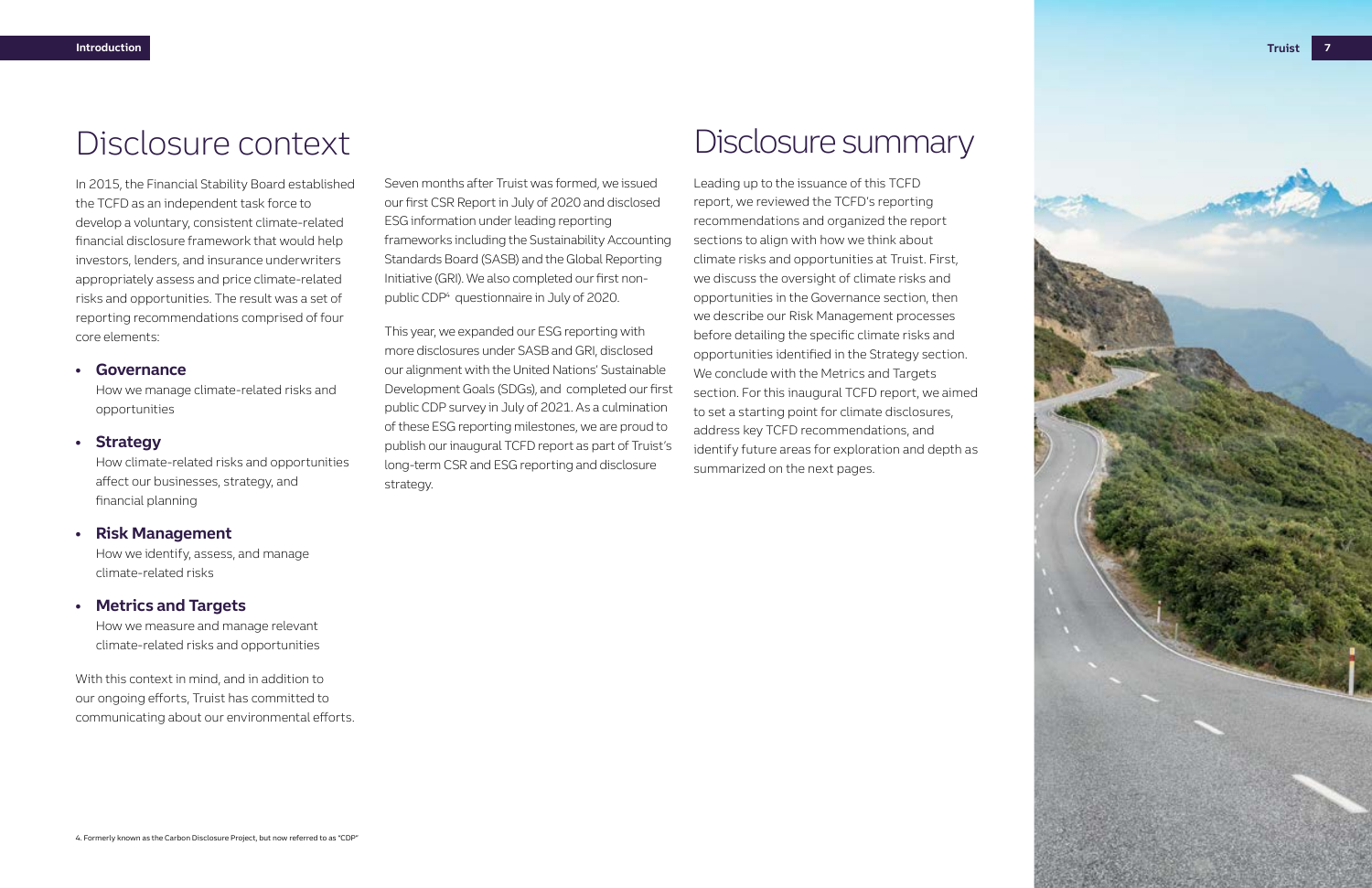Describe how processes for identifying, assessing, and managing climate-related risks are integrated into the organization's overall risk management

| <b>TCFD</b> section                                                                                                                                | Truist's response                                                                                                                                                                                                                                                                                                                                                                                                                                                                                                   | Truist's future goals                                                                                                                                                                                                                                                                                                                                                                        |
|----------------------------------------------------------------------------------------------------------------------------------------------------|---------------------------------------------------------------------------------------------------------------------------------------------------------------------------------------------------------------------------------------------------------------------------------------------------------------------------------------------------------------------------------------------------------------------------------------------------------------------------------------------------------------------|----------------------------------------------------------------------------------------------------------------------------------------------------------------------------------------------------------------------------------------------------------------------------------------------------------------------------------------------------------------------------------------------|
| Governance                                                                                                                                         |                                                                                                                                                                                                                                                                                                                                                                                                                                                                                                                     |                                                                                                                                                                                                                                                                                                                                                                                              |
| Describe the board's oversight of climate-related risks<br>and opportunities                                                                       | The Board of Directors primarily oversees climate-related risks through the Board Risk<br>Committee, while ESG topics and opportunities are primarily overseen through the<br>Nominating and Governance Committee; both committees report up to the full Board                                                                                                                                                                                                                                                      | Maintain board- and managemen<br>related exposures and opportunit<br>progress toward climate targets                                                                                                                                                                                                                                                                                         |
| Describe management's role in assessing and managing<br>climate-related risks and opportunities                                                    | The Climate Risk Management and ESG Working Group comprising senior management<br>personnel across various supporting functions developed the Environmental and<br>Social Risk Framework (ESRF) that governs climate risks and opportunities; the group<br>also provides guidance and feedback on workstreams to ensure alignment across the<br>company                                                                                                                                                             | Aim to have the relevant board co<br>climate risk and opportunities<br>Continue to develop capabilities t<br>their potential impact to the bank                                                                                                                                                                                                                                              |
| <b>Risk management</b>                                                                                                                             |                                                                                                                                                                                                                                                                                                                                                                                                                                                                                                                     |                                                                                                                                                                                                                                                                                                                                                                                              |
| Describe the organization's processes for identifying and<br>assessing climate-related risks<br>Describe the organization's processes for managing | The Risk Identification Committee meets quarterly to identify current and emerging<br>risks using information from the three lines of defense outlined in the Enterprise Risk<br>Management (ERM) framework<br>Each business unit considers climate-related risks and opportunities during the strategic<br>planning cycle<br>We leverage our ERM framework to identify and assess existing and emerging climate<br>risks<br>We assess and manage climate-related risks in accordance with our enterprise-wide risk | Continue to develop internal clim<br>provide guidance regarding the id<br>of climate related risks<br>Refine climate risk identification a<br>incorporate scenario analysis insi<br>reporting<br>Develop criteria to prioritize clima<br>time; continue to develop mitigat<br>necessary, tailor mitigation strate<br>Develop capabilities to assess the<br>when sourcing inputs for risk exp |
| climate-related risks                                                                                                                              | appetite framework                                                                                                                                                                                                                                                                                                                                                                                                                                                                                                  | Develop periodic training opport<br>understanding of existing and em<br>workstreams that collaborate to r                                                                                                                                                                                                                                                                                    |

Our ESRF incorporates climate risks into companywide risk management structures for identifying, assessing, and managing risks

ent-level governance cadence to monitor climate risk nities; future insights derived from scenario analysis; and

committees engage with the reports generated on

s to evaluate and analyze climate-related scenarios and

mate risk management policies and procedures to identification, measurement, reporting and governance

i and assessment frameworks to address emerging risks; sights; and align with industry practices for consistent

nate risks; formalize plans to update those criteria over ation strategies specific to climate risks, and where tegies to specific sectors

he quality of counterparty data and data vendors used posure calculations

tunities to yield consistent and up-to-date merging climate risks across business units and the o manage climate risks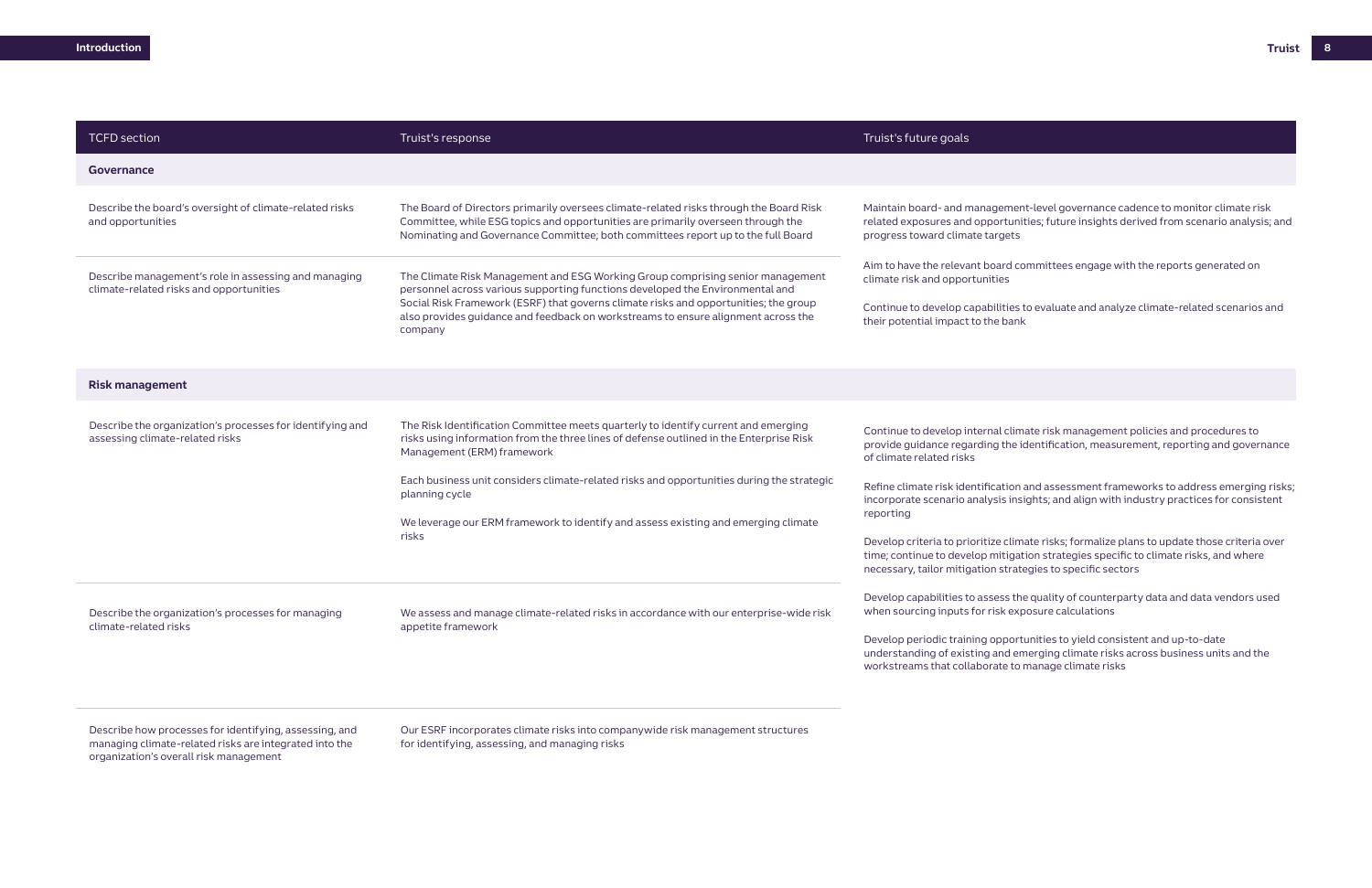| <b>TCFD</b> section                                                                                                                                            | Truist's response                                                                                                                                                                                                                                                                                                                                                  | Truist's future goals                                                                                                                              |
|----------------------------------------------------------------------------------------------------------------------------------------------------------------|--------------------------------------------------------------------------------------------------------------------------------------------------------------------------------------------------------------------------------------------------------------------------------------------------------------------------------------------------------------------|----------------------------------------------------------------------------------------------------------------------------------------------------|
| <b>Strategy</b>                                                                                                                                                |                                                                                                                                                                                                                                                                                                                                                                    |                                                                                                                                                    |
| Describe the climate-related risks and opportunities the<br>organization has identified over the short, medium, and<br>long term                               | For Truist's portfolios, we believe that key drivers of climate risk are physical risks, and<br>regulatory, technology, stakeholder, and legal risks associated with the transition to a<br>lower carbon economy<br>About 14% of Truist's residential mortgages portfolio is exposed to some level of<br>flooding risk, and about 24% is exposed to hurricane risk | Continue to evaluate key climate<br>Identify, shortlist, and tailor a ra<br>(e.g., 2°C or lower scenarios) and<br>quantifying portfolio-level impa |
|                                                                                                                                                                | About 14% of Truist's commercial real estate portfolio is exposed to some level of<br>flooding risk and about 19% is exposed to hurricane risk                                                                                                                                                                                                                     | Identify and size potential near-<br>transitions                                                                                                   |
|                                                                                                                                                                | About 12% of Truist's C&I portfolio faces high transition risks, concentrated in Oil and<br>Gas, Auto, and Electric Power Generation, Transmission, and Distribution. Another<br>approximately 41% of Truist's C&I portfolio faces moderate transition risk                                                                                                        | Describe additional climate rela<br>that are currently under evaluat<br>Complete a detailed risk identifi<br>risks classified by short-, mediu     |
| Describe the impact of climate-related risks and<br>opportunities on the organization's businesses, strategy,<br>and financial planning                        | Identified three types of climate opportunities: increasing our own operational resilience;<br>helping our clients reduce their emissions and pursue new opportunities; and expanding<br>our business to harness new opportunities under climate transitions                                                                                                       | Disclose risk metrics relevant to<br>reduce risk exposure, and devel<br>Develop risk mitigation strategi<br>eight primary risk types               |
|                                                                                                                                                                | Identified four examples of sectors with growing climate opportunities: Building Energy<br>Efficiency; Transport Electrification; Renewable Energy; and Grid Modernization                                                                                                                                                                                         |                                                                                                                                                    |
| Describe the resilience of the organization's strategy,<br>taking into consideration different climate-related<br>scenarios, including a 2°C or lower scenario | Our Operational Risk Scenario Analysis Program considers various climate scenarios<br>including the impact of hurricanes impacting the footprint, the results of which are<br>leveraged in stress testing exercises                                                                                                                                                |                                                                                                                                                    |
|                                                                                                                                                                | Our Capital Adequacy Process has evaluated various impacts that could result from<br>climate change including a hypothesized demographic shift away from areas subject to<br>chronic physical risks                                                                                                                                                                |                                                                                                                                                    |

te risks through targeted sensitivity testing and analysis

ange of appropriate, temperature-aligned scenarios od conduct scenario analyses of our portfolios, including pacts and opportunities across business lines

-term market opportunities arising from climate

ated events (including wildfires, hurricanes, and flooding) tion by the Operational Risk Scenario Analysis Program

fication exercise to disclose a more comprehensive list of um-, and long-term timeframes

to the insights from the scenario analysis, identify levers to lop targets to reduce or mitigate those risks over time

) jies tailored to the climate risks identified as key to Truist's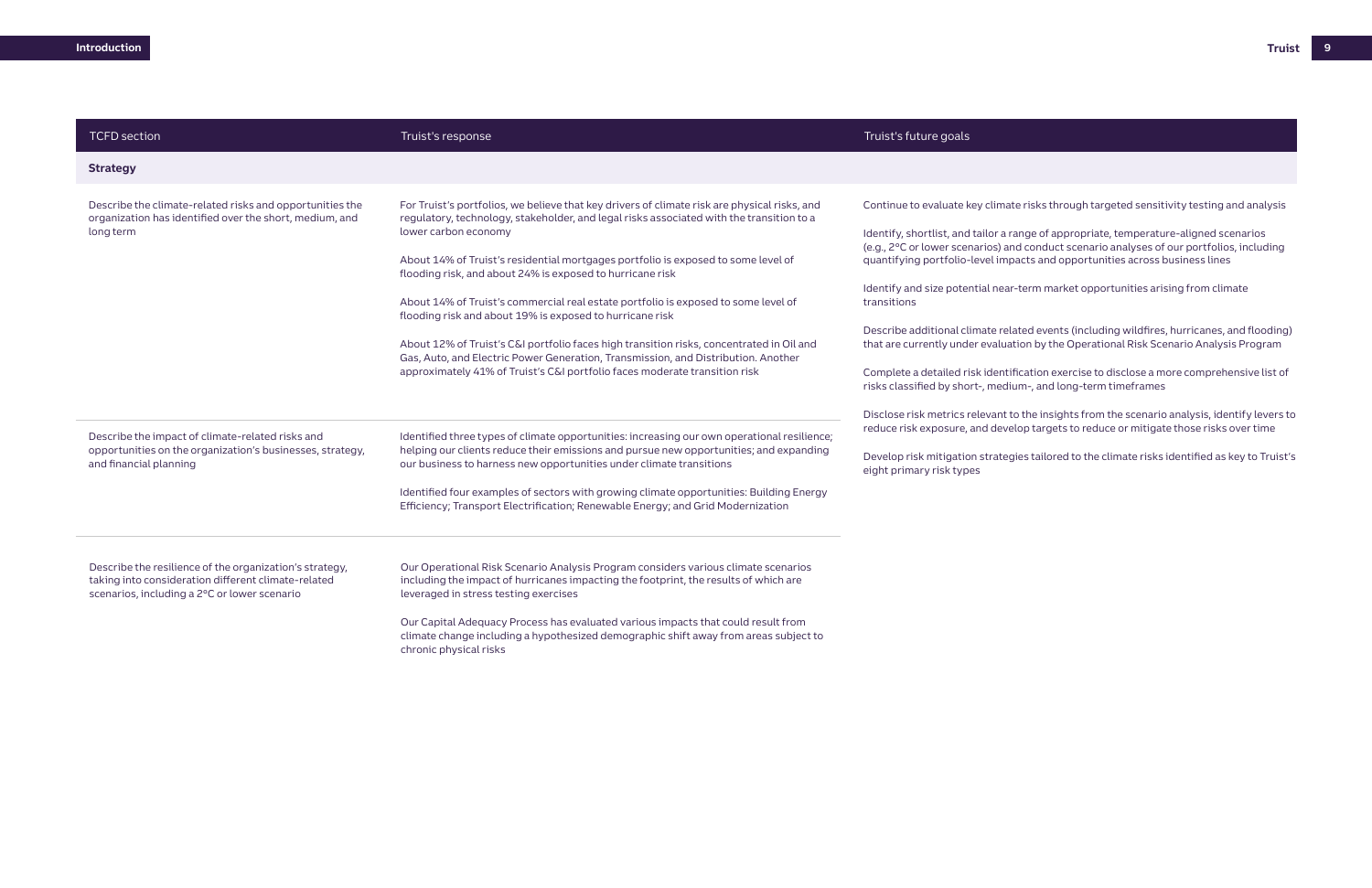Describe the targets used by the organization to manage climate-related risks and opportunities and performance against targets

| <b>TCFD</b> section                                                                                                                                         | Truist's response                                                                                                                                                                                                                                      | Truist's future goals                                                                                                                                           |
|-------------------------------------------------------------------------------------------------------------------------------------------------------------|--------------------------------------------------------------------------------------------------------------------------------------------------------------------------------------------------------------------------------------------------------|-----------------------------------------------------------------------------------------------------------------------------------------------------------------|
| <b>Metrics and targets</b>                                                                                                                                  |                                                                                                                                                                                                                                                        |                                                                                                                                                                 |
| Disclose the metrics used by the organization to assess<br>climate-related risks and opportunities in line with its<br>strategy and risk management process | \$13M dedicated to energy conservation efforts in Truist facilities in 2020;<br>\$10.3M realized in net losses from physical damages to Truist facilities between<br>2015-2020; approximately \$2.4B in clean energy and sustainable-related financing | Disclose Scope 3, Category 15: F<br>data quality over time                                                                                                      |
| Disclose Scope 1, Scope 2, and, if appropriate, Scope 3<br>greenhouse gas (GHG) emissions, and the related risks                                            | in 2020<br>Scope 1: 26,027 MT CO <sub>2</sub> e<br>Scope 2 (location): $178,161$ MT CO <sub>2</sub> e<br>Scope 2 (market): $177,549$ MT CO <sub>2</sub> e<br>Scope 3 (Category 6 - Business Travel): 7,483 MT CO <sub>2</sub> e                        | Establish science-based short-a<br>1, 2, and 3 emissions (including<br>dependencies, including new po<br>Establish additional metrics and<br>progress over time |
|                                                                                                                                                             |                                                                                                                                                                                                                                                        | Monitor and review possibility o<br>targets while concurrently ident<br>technology, and engagement by                                                           |
|                                                                                                                                                             |                                                                                                                                                                                                                                                        |                                                                                                                                                                 |

In July 2021, we set targets to reduce Scope 1 and Scope 2 emissions by 35% each and to reduce our water consumption by 25% by 2030, each relative to a 2019 baseline

Financed Emissions, and improve the completeness and

and longer-term emissions reduction goals for Scope Category 15: Financed Emissions) and identify key blicy and technology, and reduction levers

I targets to report climate opportunities and monitor

of joining voluntary programs that support setting tifying and accounting for dependencies on new policies, ther stakeholders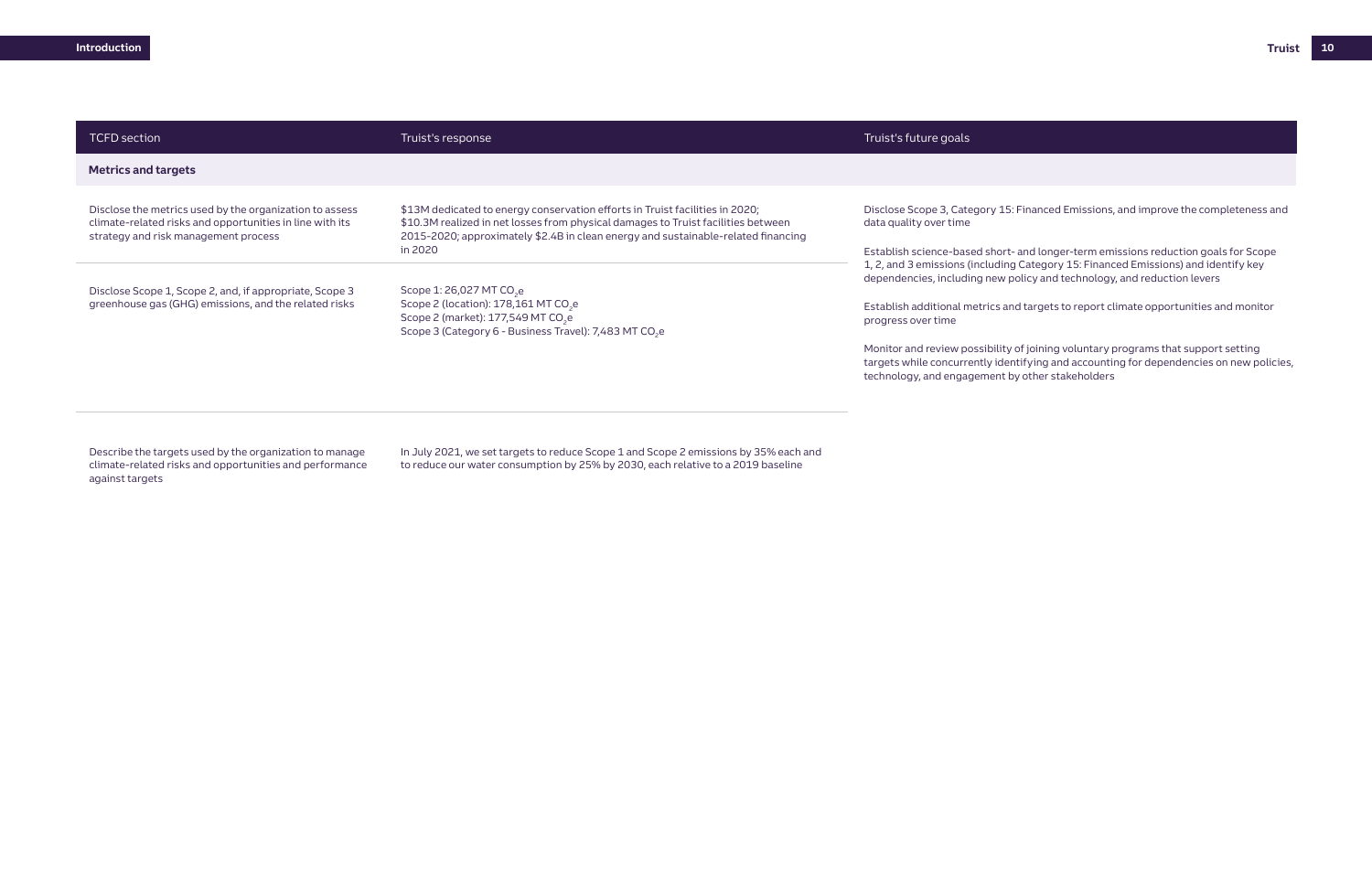

# **Governance**

We understand the importance of climate-related issues and considerations when setting our financial strategy and action plans. In line with TCFD recommendations, we oversee and manage climate risk at two levels—the Board of Directors and senior management. As Truist, we integrated our new climate risk management function into our existing ESG and risk management functions and processes to help ensure that the management and governance of climate risk is incorporated into enterprise-wide risk management practices. In the following sub-sections, we briefly describe the primary committees and working groups that govern climate risk management, and in the subsequent climate-risk governance organizational chart, we include additional committees and workstreams that support climate risk management.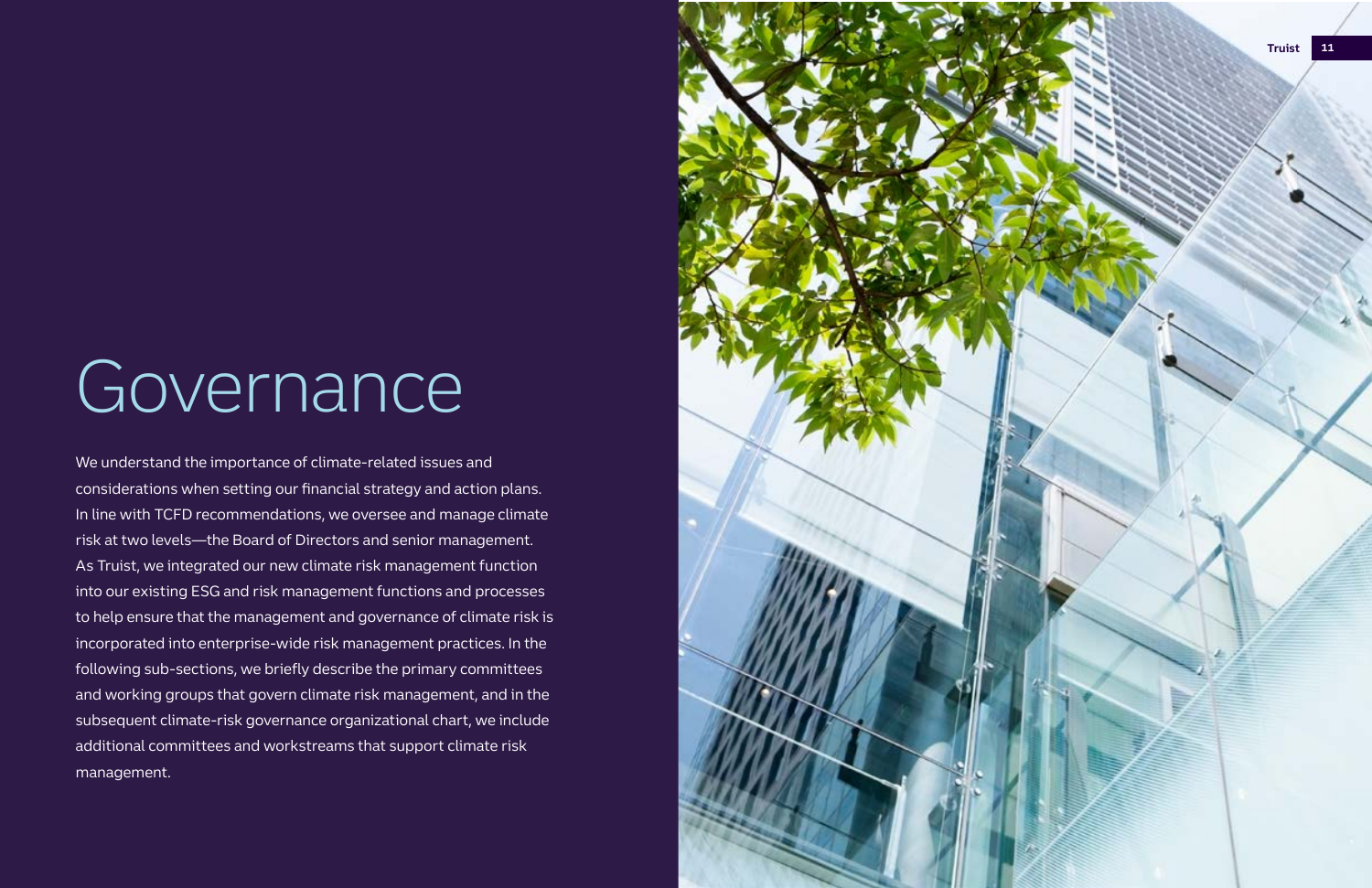The executive committees are primarily supported by the Climate Risk Management and ESG Working Group, the Risk Identification Committee, and other management-level committees and working groups as shown in the accompanying organizational chart.

### **1. The Climate Risk Management and ESG Working Group**, comprising

senior management personnel across various supporting functions, identifies and manages climate risk, and oversees public disclosures and stakeholder engagement. The group meets monthly, or more frequently as needed. They developed and will continue to update Truist's Environmental and Social Risk Framework (ESRF), which is part of the Enterprise Risk Management (ERM) framework further described in the risk management section of this report. While the working group does not have ultimate decision making authority, it is responsible for making recommendations to the ERC and EBPCC as appropriate, and also collaborates with the Disclosure Committee on climate-related disclosures. The working group will coordinate with other committees as it evaluates changes to climate risk assessments and oversees enhancement and production of financed emissions calculations.

**Governance Committee** is responsible for overseeing CSR and ESG at Truist. This committee met five times in 2020 and, among other CSR and ESG oversight responsibilities, it approved Truist's first and second CSR reports in 2020 and 2021. It also reviews the company's ESG due diligence process on an ongoing basis.

## Board oversight

The Board oversees climate risk management primarily through two standing committees that have distinct but related responsibilities as described below and captured in the subsequent organizational chart. From time to time, the full Board and other Board committees receive updates on climate and ESG topics.

### **1. The Board Risk Committee (BRC)** is

responsible for overseeing Truist's enterprise risk management framework and meets monthly, or more frequently as needed. Among other risk oversight responsibilities, the committee oversees ESG and climate change risk management initiatives and activities.

## **2. The Board Nominating and**

## Management

Management of climate risk and ESG activities is primarily bifurcated into two executive level committees, with responsibilities detailed below.

### **1. The Enterprise Risk Committee**

**(ERC)** serves as the enterprise-wide risk governance body responsible for broad strategic oversight of all risk types, including climate change related risks. The ERC meets monthly and develops enterprisewide strategies for identifying, assessing, controlling, measuring, monitoring, and reporting risk at the enterprise level. This committee reports to the BRC.

### **2. The Ethics, Business Practices, and Conduct Committee (EBPCC)**

assesses Truist's business practices so that they align with our core values. The EBPCC primarily reports to the BRC and occasionally, the Board Nominating & Governance and the Compensation & Human Capital Committees as appropriate. The EBPCC holds quarterly meetings and reviews risk education and awareness, strategic partner practices, and ESG issues related to business practices.

### **2. The Risk Identification Committee**

provides governance and support for the Risk Identification Framework process and provides a forum for review and assessment of the corporate risk inventory as well as the identification and monitoring of potential horizon risks. The committee meets quarterly and reports to the ERC.

Management-level oversight is supported by a broad range of functions that are currently developing new capabilities to identify, assess, and address climate risks in addition to other types of risks traditionally included in their roles. Each of the management level committees and the working group described are supported by a pillar of workstreams and subcommittees. We believe the combination of these committees, the working group, and frameworks help enable governance of climate risk and opportunities at Truist as detailed on the next page.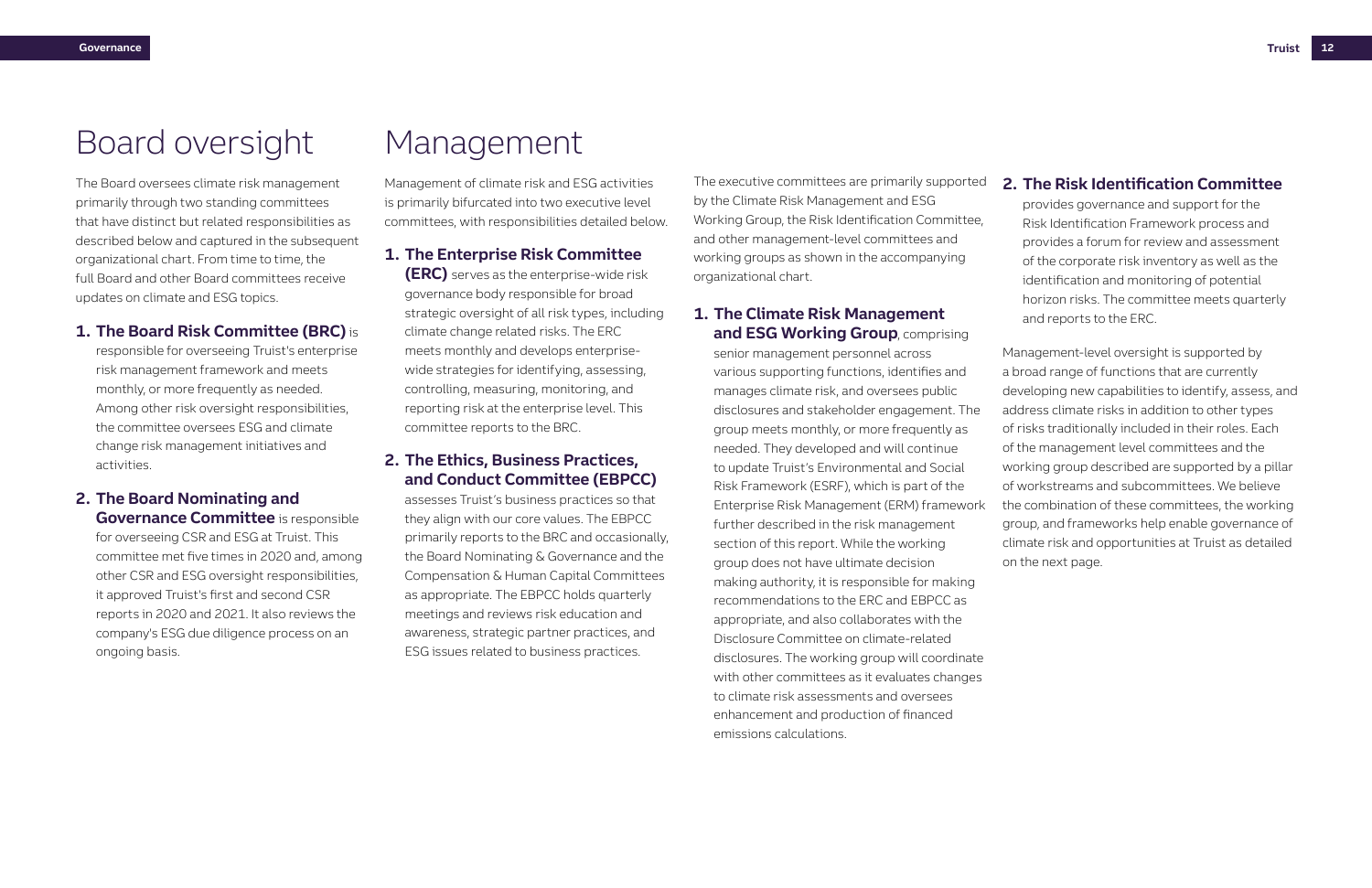and Inclusion Strategy Pruist Foundation Struist Community<br>Coinvestment, estimated Truist Community Reinvestment Act

### **An overview of climate-risk governance at Truist**

Market Risk, Liquidity, and Capital Committee

### nmittee

### Other Board Committees

|                                                                         | Truist Board of Directors & Committees                                                                                                                            |                                                                                                                                                                                                                                                                                                                                                                                                                                                                                             |                                                                                                                                                                  |                                                                                                                                                                               |                                                                                                        |                                        |                                                                                                                       |
|-------------------------------------------------------------------------|-------------------------------------------------------------------------------------------------------------------------------------------------------------------|---------------------------------------------------------------------------------------------------------------------------------------------------------------------------------------------------------------------------------------------------------------------------------------------------------------------------------------------------------------------------------------------------------------------------------------------------------------------------------------------|------------------------------------------------------------------------------------------------------------------------------------------------------------------|-------------------------------------------------------------------------------------------------------------------------------------------------------------------------------|--------------------------------------------------------------------------------------------------------|----------------------------------------|-----------------------------------------------------------------------------------------------------------------------|
| Board Risk Committee (BRC)<br>Board Nominating and Governance Committee |                                                                                                                                                                   |                                                                                                                                                                                                                                                                                                                                                                                                                                                                                             | <b>Other Board Committees</b>                                                                                                                                    |                                                                                                                                                                               |                                                                                                        |                                        |                                                                                                                       |
|                                                                         |                                                                                                                                                                   |                                                                                                                                                                                                                                                                                                                                                                                                                                                                                             |                                                                                                                                                                  |                                                                                                                                                                               |                                                                                                        |                                        |                                                                                                                       |
|                                                                         |                                                                                                                                                                   |                                                                                                                                                                                                                                                                                                                                                                                                                                                                                             |                                                                                                                                                                  |                                                                                                                                                                               | Executive Leadership & Executive Committees                                                            |                                        |                                                                                                                       |
|                                                                         | Enterprise Risk Committee (ERC)                                                                                                                                   |                                                                                                                                                                                                                                                                                                                                                                                                                                                                                             |                                                                                                                                                                  | Ethics, Business Practices, and Conduct Committee (EBPCC)<br><b>Disclosure Committee</b>                                                                                      |                                                                                                        |                                        | Market Risk, Liquidity, and Capital C                                                                                 |
|                                                                         |                                                                                                                                                                   |                                                                                                                                                                                                                                                                                                                                                                                                                                                                                             |                                                                                                                                                                  | Management Committees                                                                                                                                                         |                                                                                                        |                                        |                                                                                                                       |
|                                                                         |                                                                                                                                                                   |                                                                                                                                                                                                                                                                                                                                                                                                                                                                                             |                                                                                                                                                                  |                                                                                                                                                                               |                                                                                                        |                                        |                                                                                                                       |
|                                                                         |                                                                                                                                                                   | Climate Risk Management and ESG Working Group                                                                                                                                                                                                                                                                                                                                                                                                                                               |                                                                                                                                                                  |                                                                                                                                                                               | <b>Risk Identification Committee</b>                                                                   | Operational Risk Management Committee  | <b>Capital Committee</b>                                                                                              |
|                                                                         |                                                                                                                                                                   | <b>Executive Leadership:</b><br>Chief Risk Officer, Chief Financial Officer, and Chief Legal Officer and Head of Public Affairs<br><b>Executive Leadership:</b><br><b>Executive Leadership:</b><br>Chief Risk Officer, Chief Financial<br>Officer, Chief Information Officer<br><b>Core Working Group Members:</b><br>Head of ERM, Head of CSR/ESG, Head of Climate Risk Management, Enterprise Ethics Officer, Sr. Director of<br>Environmental Sustainability, Head of Corporate Strategy |                                                                                                                                                                  | Chief Risk Officer, Chief Financial Officer,<br>Chief Legal Officer & Head of Public<br>Affairs, Chief HR Officer, Chief Information<br>Officer, Chief Digital Officer        | <b>Executive Leadership:</b><br>Chief Risk Officer, Chief Fina<br>Officer, Chief Operating Off         |                                        |                                                                                                                       |
|                                                                         |                                                                                                                                                                   |                                                                                                                                                                                                                                                                                                                                                                                                                                                                                             |                                                                                                                                                                  | Workstreams & Sub-Committees                                                                                                                                                  |                                                                                                        |                                        |                                                                                                                       |
|                                                                         | <b>Risk Measurement &amp; Scenario Analysis</b><br>Data collection & infrastructure, modeling,<br>scenario development, & sensitivity testing of<br>climate risks | <b>Public Disclosure &amp; Investor Outreach</b><br>External reporting & public disclosure, investor<br>relations, and other stakeholder engagement                                                                                                                                                                                                                                                                                                                                         | <b>Risk Identification Working Group</b><br>Review and assessment of the risk<br>inventory gathered from the Company's<br>various risk identification activities |                                                                                                                                                                               |                                                                                                        | <b>Scenario Analysis Working Group</b> | <b>Scenario Committee</b><br>Develops scenarios for Cap<br>Adequacy, CECL, Climate Risk ar<br>macroeconomic forecasts |
|                                                                         | Coordination, Strategy, & Sustainable Growth<br>Cross-functional group responsible for discussing                                                                 | <b>Metrics &amp; Reporting</b>                                                                                                                                                                                                                                                                                                                                                                                                                                                              | <b>Business Unit Risk Committees</b><br>Identification and review of business unit<br>specific risks and priorities                                              | Development and analysis of operational<br>risk scenarios covering key operational<br>risks including the evaluation of potential<br>impacts caused by physical climate risks | <b>Forecast Sensitivity Analysis</b><br><b>Overlay Working Group</b><br>Responsible for quarterly eval |                                        |                                                                                                                       |
|                                                                         | climate related risks and opportunities for Truist's<br>businesses, strategy, and financial planning                                                              | Setting & monitoring metrics & targets to help<br>optimize and manage risks and opportunities                                                                                                                                                                                                                                                                                                                                                                                               |                                                                                                                                                                  | <b>Horizon Risk Meeting</b><br>Identification and monitoring of emerging<br>and long horizon risks                                                                            |                                                                                                        |                                        | of baseline forecast range of ou<br>analysis and targeted risk sce<br>analysis                                        |
|                                                                         |                                                                                                                                                                   |                                                                                                                                                                                                                                                                                                                                                                                                                                                                                             |                                                                                                                                                                  |                                                                                                                                                                               |                                                                                                        |                                        |                                                                                                                       |
|                                                                         |                                                                                                                                                                   |                                                                                                                                                                                                                                                                                                                                                                                                                                                                                             |                                                                                                                                                                  |                                                                                                                                                                               | Key functions that support ESG and Climate Risk activities                                             |                                        |                                                                                                                       |
|                                                                         | Risk                                                                                                                                                              | Audit                                                                                                                                                                                                                                                                                                                                                                                                                                                                                       | <b>Investor Relations</b>                                                                                                                                        |                                                                                                                                                                               | Sourcing                                                                                               | Enterprise data and technology         | Public Affairs & Legal                                                                                                |
|                                                                         | Finance                                                                                                                                                           | Lines of Business                                                                                                                                                                                                                                                                                                                                                                                                                                                                           | Human Resources & Diversity, Equity,<br>and Inclusion                                                                                                            |                                                                                                                                                                               | Strategy                                                                                               | Digital & client, experience           | Truist Foundation & Truist Cor<br>Reinvestment Act                                                                    |

**Forecast Sensitivity Analysis and Overlay Working Group** Responsible for quarterly evaluation of baseline forecast range of outcome analysis and targeted risk scenario analysis

**Executive Leadership:** Chief Risk Officer, Chief Financial Officer, Chief Operating Officer

**Scenario Committee** Develops scenarios for Capital Adequacy, CECL, Climate Risk and other macroeconomic forecasts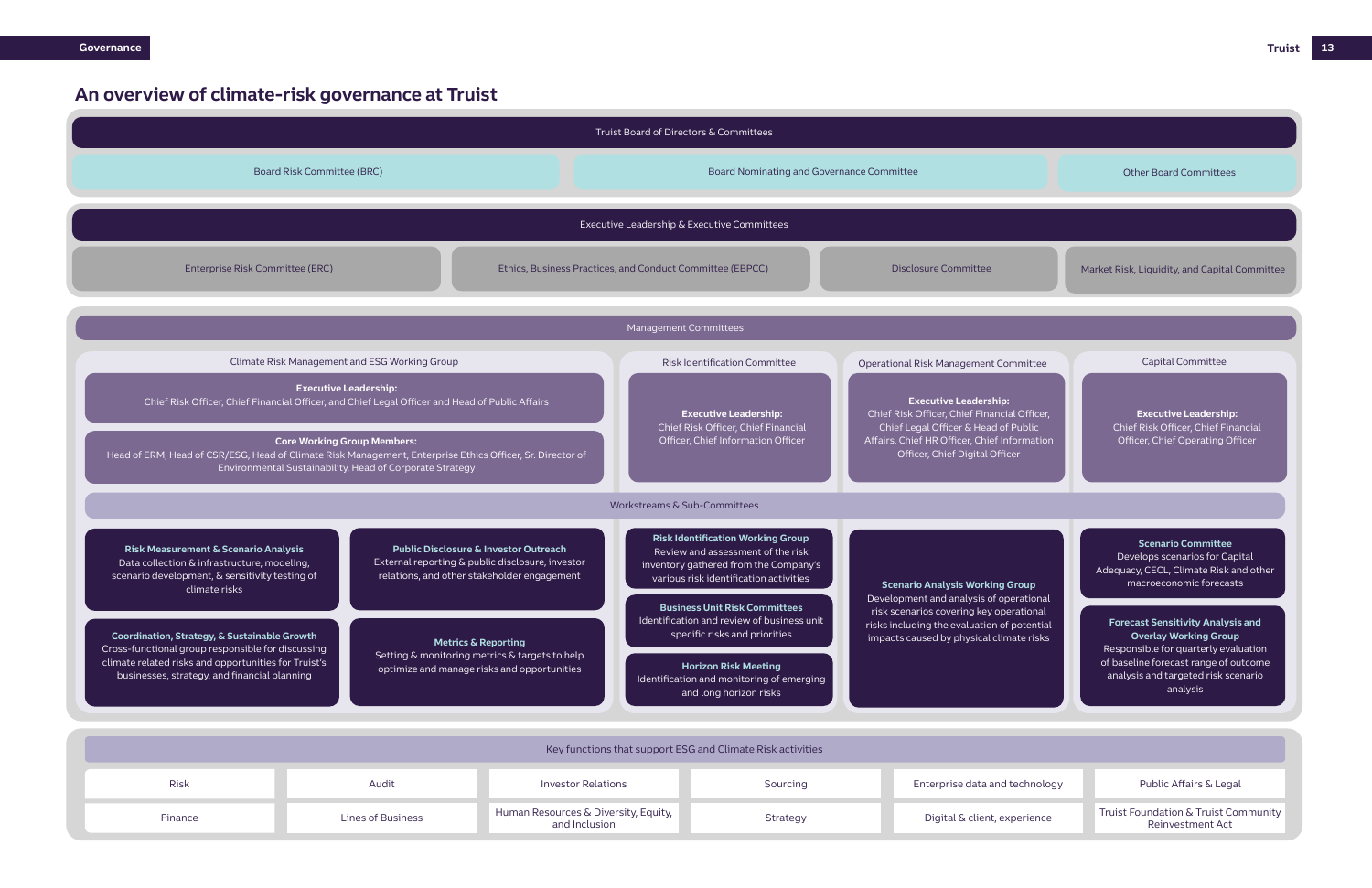# Risk management

The Truist Risk Management Organization (RMO) is responsible for overseeing the identification, measurement, monitoring, assessment, controlling, and reporting of risk. In order to help effectively meet its obligations, the RMO established an ERM Framework that consists of eight elements executed across the eight primary risk types. Climate risk management has been established as a unique function within the RMO, and is responsible for integrating climate risk into all elements of the ERM Framework.

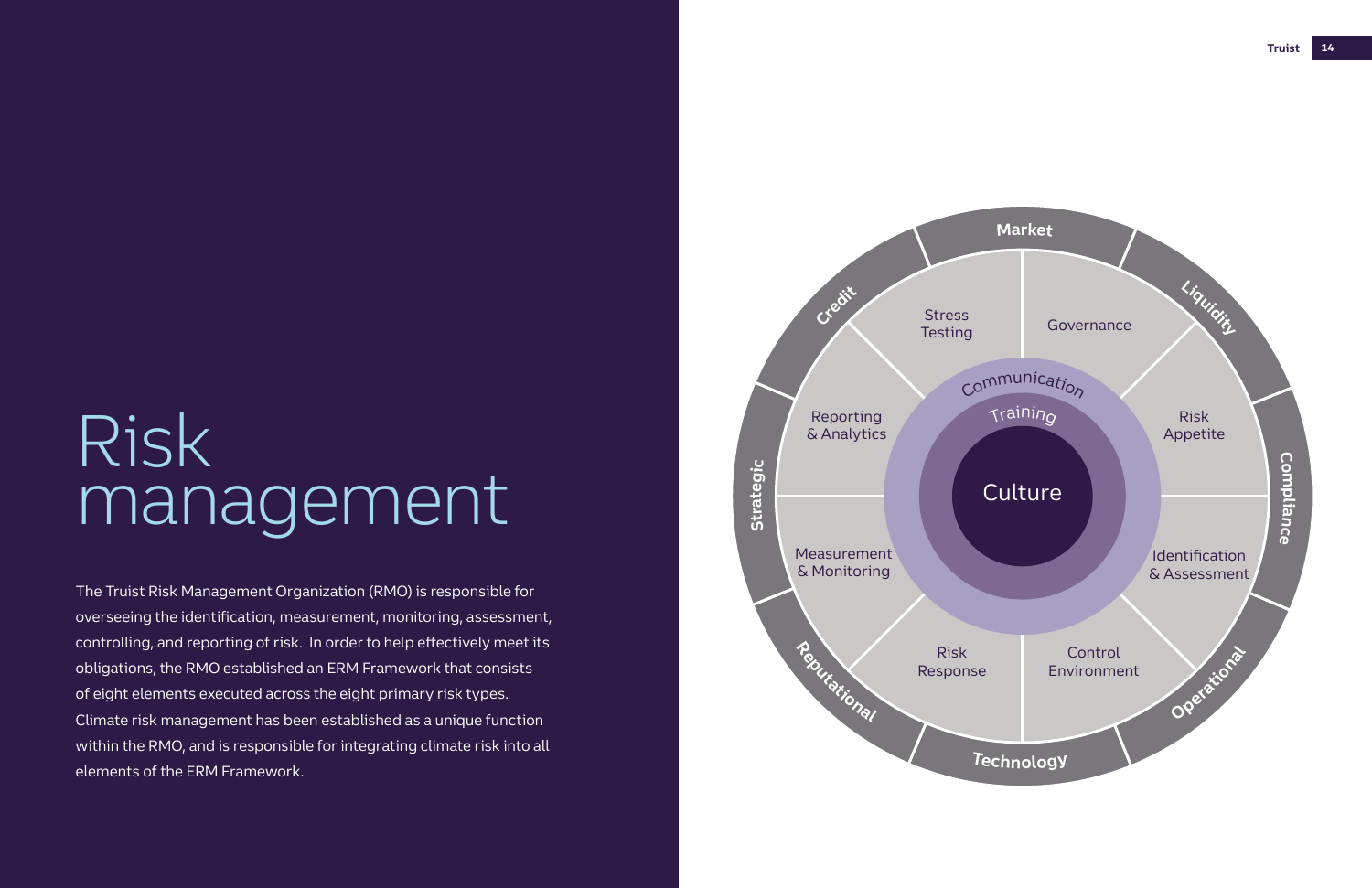## Three lines of defense

### **Truist's Board of Directors provides oversight of, and executive leaders are responsible for, the effectiveness of the enterprise risk framework, the management of risk, and the approval of risk appetite**

The ERM framework is supported by three lines of defense to manage risk, as described on this page.

> **1st line of defense**: Consisting of the Business Units and Business Unit Risk Management ("BURM") and operating at the point at which risks originate, the 1st line of defense has several key responsibilities related to identifying, assessing, controlling, monitoring, and reporting risk. As the centralized first line risk function for each Business Unit, the BURM has key responsibilities for identifying, assessing, controlling, monitoring, and reporting risk.



**2nd line of defense**: The RMO provides independent oversight and challenge of risk-taking across the enterprise. The RMO aggregates, integrates, and correlates risk information into a holistic picture of the corporation's risk profile. The RMO establishes policies and limits and reports sources and amounts of risk to executive leadership and board of directors.

**3rd line of defense**: Truist Audit Services (Truist's internal audit function) evaluates the design and effectiveness of the risk framework and its results. Results are reported to executive leadership and the board of directors according to the Audit Services Policy.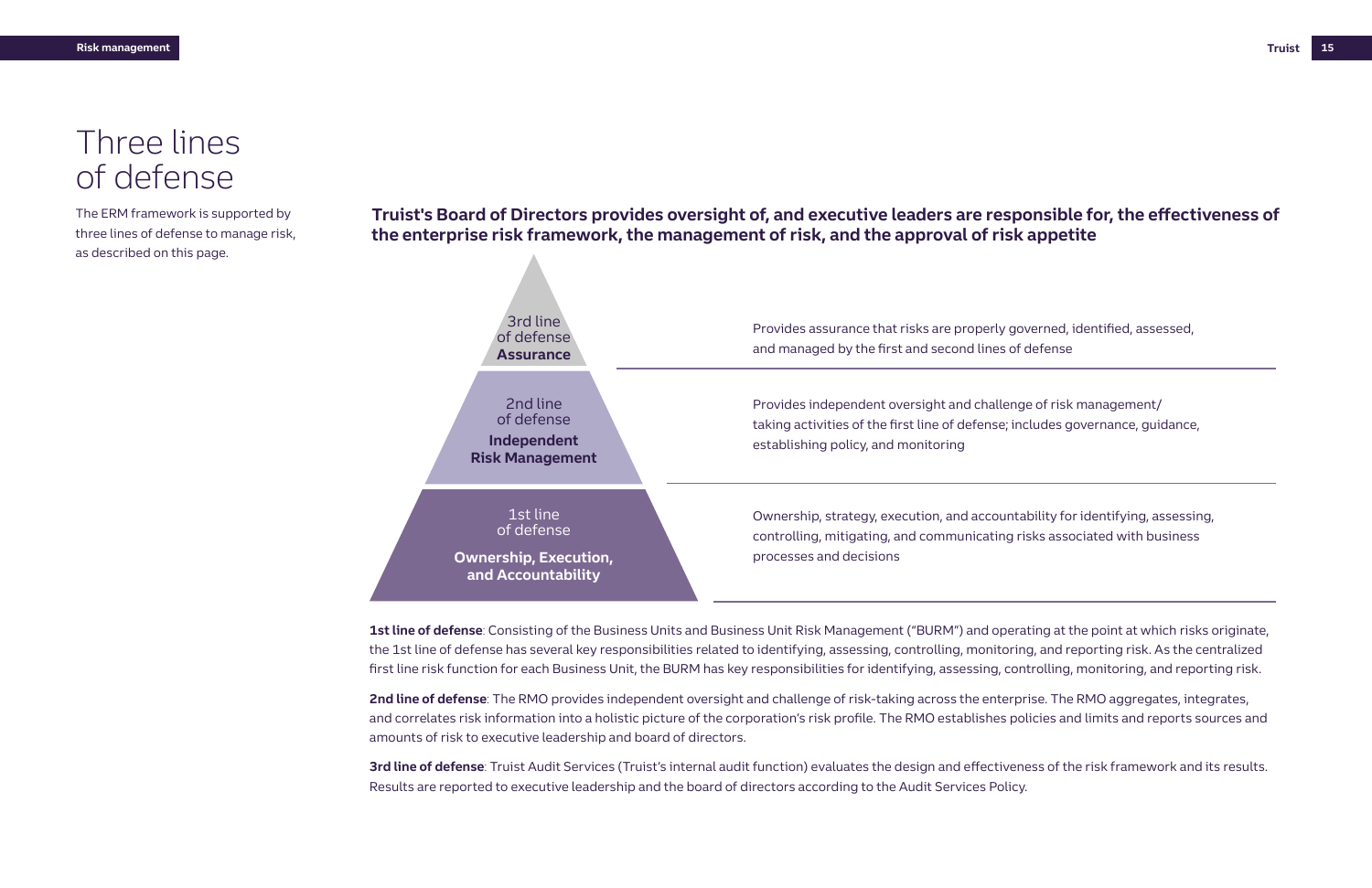These assessments can be conducted on a targeted basis through the Forecast Sensitivity Analysis Program or on an enterprise level through macroeconomic scenarios incorporating climate risks evaluated by the Capital Adequacy Process. Separately, a Scenario Analysis Working Group develops and analyzes operational risk scenarios including potential impacts from climate risks. We then determine the appropriate risk response through continued or enhanced monitoring, or mitigation strategies. When it comes to climate risks, we are building capacity to respond in one of two ways:

## Primary risk examples

Climate change poses physical risks—from the direct impacts of changing climate patterns and extreme weather events like damage to assets and service disruptions, and transition risks from disruptions and changes in regulations, technologies, and market dynamics as we move towards a lower carbon economy. These risks are compiled into a comprehensive risk inventory and classified into eight primary risk types—strategic, credit, market, liquidity, compliance, operational, technology, and reputational risk. To better understand how climate change can impact our business and clients, we considered how physical and transition risk could affect each of the eight primary risk types, and how we can mitigate those impacts as summarized on the next pages.

## Risk monitoring and reporting

After identifying and determining the appropriate response to risks, we conduct additional analyses to evaluate the potential impact over various scenarios, as well as the effectiveness of our risk mitigation strategies. For material risks, this process involves stress testing and other scenario analyses, to generate forecasts and quantitative metrics. These forecasts and other non-stressed metrics are considered for inclusion in the risk appetite framework, to monitor risk relative to certain thresholds. Historically, Truist has included climate-related factors in enterprise stresstesting scenarios, such as increasing hurricane frequency and severity because of the risk to our retail footprint. Climate risk is being incorporated into our risk appetite framework and as we build more advanced capabilities to forecast and measure the potential impact of climate risk, we will aim to transition from a qualitative assessment of climate risks, to quantitative climate scenario analyses to evaluate and monitor the range of potential impacts, considering a spectrum of possible risk severity.

## Climate risk identification

We use a variety of tools to identify existing and emerging climate risks across Truist, including the Environmental and Social Risk Framework (ESRF), which incorporates climate risks into the company-wide risk management structures for identifying, assessing, and managing risks. The primary tool for identifying risk is the Risk Identification Framework, which capitalizes on multiple sources of information from all three lines of defense. This framework supports the Corporate Risk Inventory, consisting of current and emerging risks. Risks are primarily identified through quarterly evaluation of the risk inventory by the Corporate Functions and Lines of Business, where risks are added or removed as appropriate. The Horizon Risk Process is also leveraged to proactively identify risk exposures that are forming in the industry in order to evaluate and understand their potential future impact on the industry and Truist.

After identifying risks in the business units, the Risk Identification Committee reviews the risk inventory. The Risk Measurement and Scenario Analysis workstream of the Climate Risk and ESG Working Group reviews all identified climate related risks and evaluates opportunities to assess how severely each could impact asset balances, capital ratios or our income statement.

### **1. Invest in proactive near-term strategies**

to reduce those risks to levels that align with our strategy and risk appetite.

### **2. Monitor long-term risks**

for which we currently do not have sufficient clarity on transmission channels or magnitude.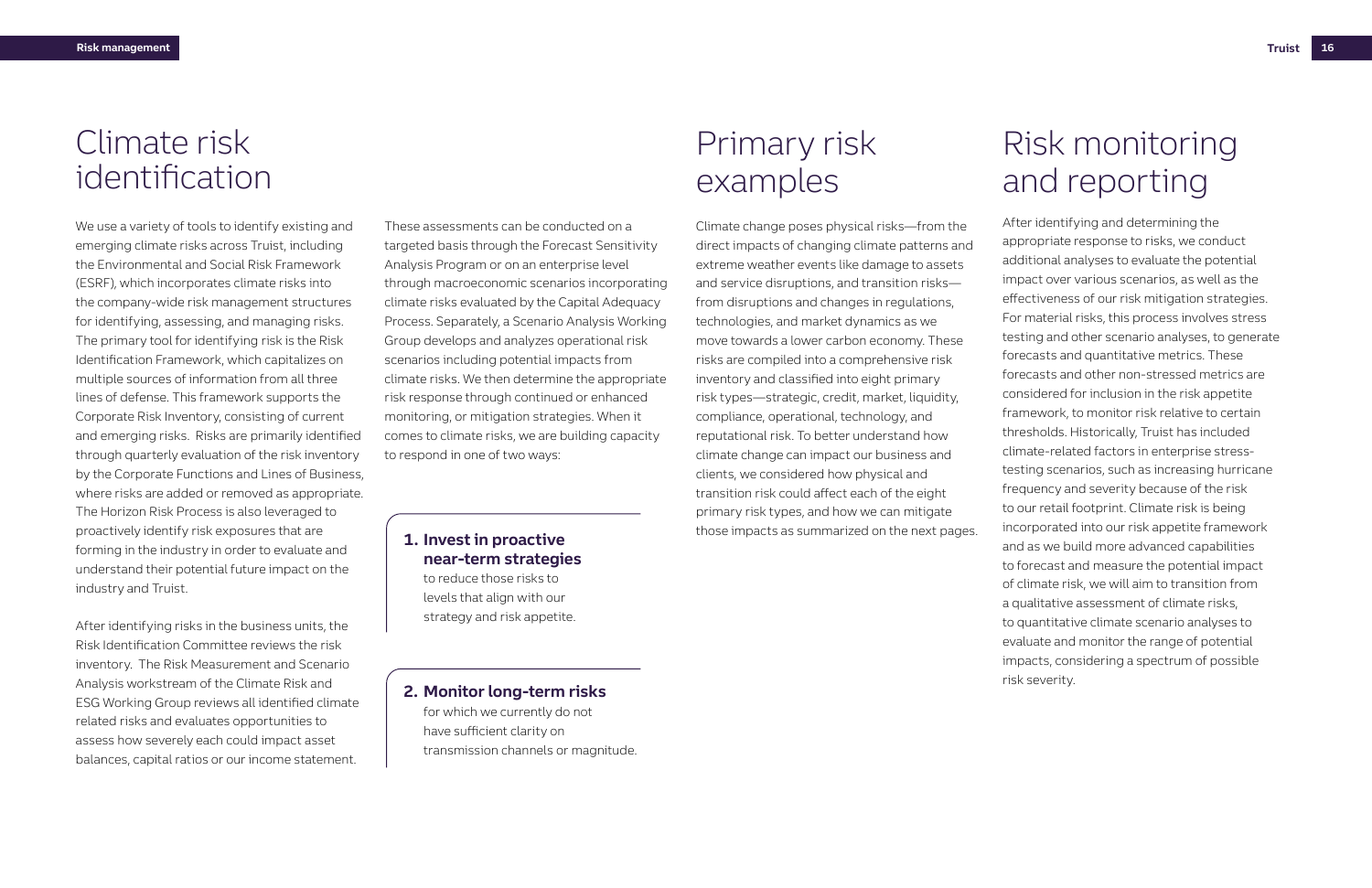| Primary risk type | Definition                                                                                                                                                     | Examples of physical risks                                                                                                                                                                                                             | Examples of transition risks                                                                                                                                                                                                                       | Risk mitigation strategy                                                                                                                                                                                           |
|-------------------|----------------------------------------------------------------------------------------------------------------------------------------------------------------|----------------------------------------------------------------------------------------------------------------------------------------------------------------------------------------------------------------------------------------|----------------------------------------------------------------------------------------------------------------------------------------------------------------------------------------------------------------------------------------------------|--------------------------------------------------------------------------------------------------------------------------------------------------------------------------------------------------------------------|
| <b>Strategic</b>  | Risk of financial loss, diminished stakeholder<br>confidence, or negative impact to human capital due<br>to ineffective strategy planning and/or execution     | Decline in current or future earnings across business<br>lines and clients due to unpredicted trends of<br>climate hazards in strategic planning                                                                                       | Decline in current or future earnings across business<br>lines and clients due to inadequate preparation<br>for regulatory and market changes or disruptive<br>technological innovations                                                           | Risk management framework facilitates the<br>development of mitigation strategies to address<br>physical and transition climate risk drivers                                                                       |
| <b>Credit</b>     | Risk of loss in current or anticipated earnings due<br>to borrower, obligor, or counterparty default, or<br>inability to pay obligation on time and/or in full | Increase in probability of default and deterioration<br>in asset quality due to damage from acute events<br>-for example, floods, hurricanes or wildfires in our<br>real estate portfolios, especially in climate sensitive<br>regions | Increase in obligor's costs due to inadequate<br>preparation for regulatory and market changes,<br>impacting source of income, resulting in the<br>reduced ability to re-pay obligations and value of<br>collateral                                | Climate specific risks are being integrated<br>into credit risk assessment practices to<br>evaluate impact on probability of default                                                                               |
| <b>Market</b>     | Risk of loss in current or anticipated earnings due<br>to changes in interest rates, spreads, or prices of<br>financial instruments                            | Increase in shocks to the financial system and<br>unexpected repricing events due to acute climate<br>events and chronic, longer-term climate risks                                                                                    | Decline in current or future cash flows due to<br>increased volatility of market variables (e.g., interest<br>rates, commodity prices, FX rates, etc.) driven by<br>changes in climate drivers of disruptions due to<br>rapid transition           | Truist's banking book and trading book market<br>risk management processes help safeguard<br>against the impact of market shocks and<br>unexpected repricing events                                                |
| Liquidity         | Risk of Truist's inability to meet its expected and<br>unexpected cash flow needs at a reasonable cost,<br>without jeopardizing its financial condition        | Increase in drawdowns on commitments and/or<br>deposits due to unexpected climate events, both<br>from corporate and retail clients                                                                                                    | Decline in liquidity sources or value of liquidity<br>investment portfolio including the mortgage backed<br>securities (MBS) exposure due to transition risk<br>drivers disproportionately affecting certain regions<br>and sectors of the economy | Truist's liquidity risk management framework<br>monitors weakening financial markets and<br>funding concentrations; climate-related effects<br>can be incorporated into ad-hoc scenario<br>analysis as appropriate |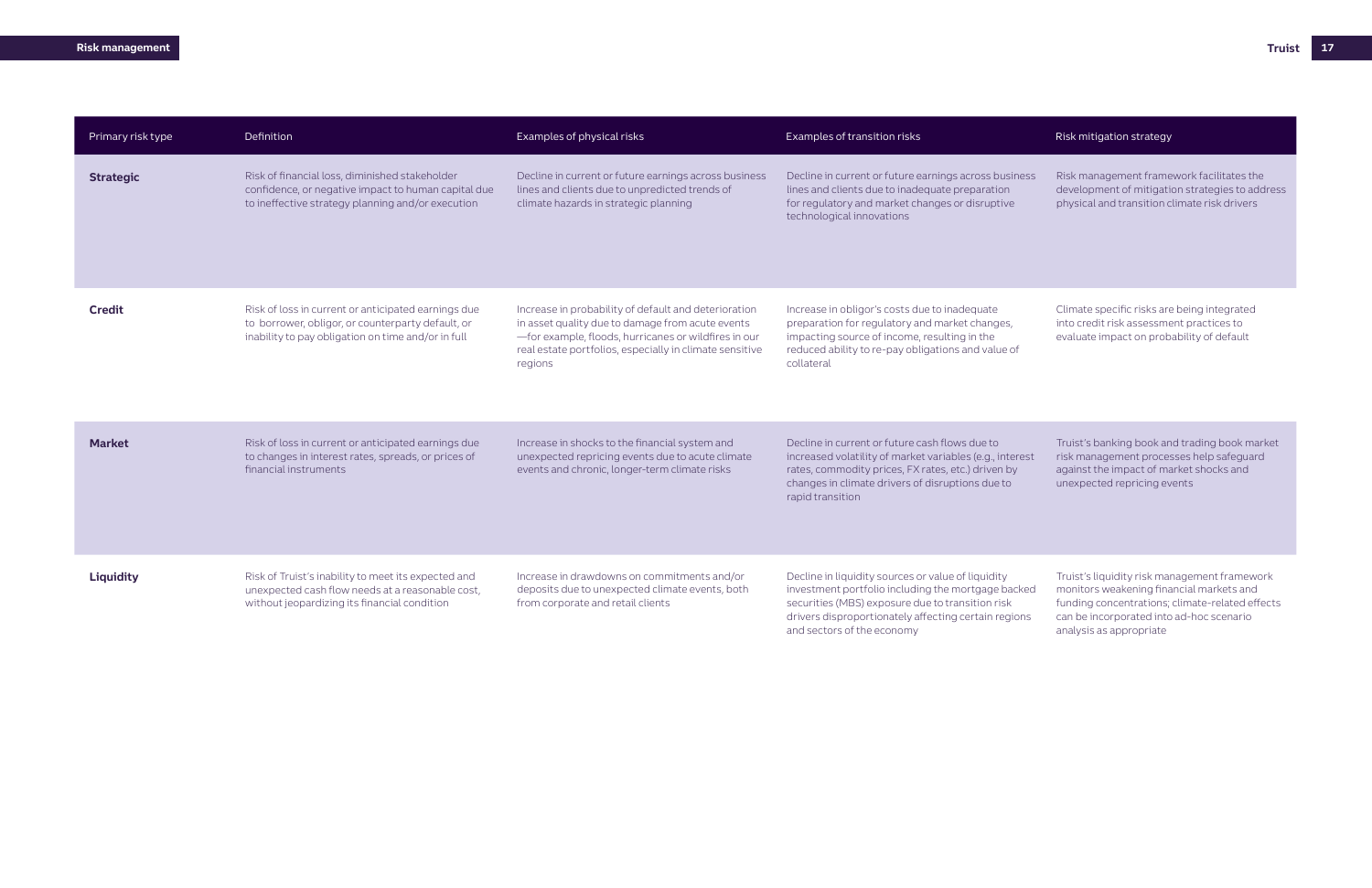| Primary risk type | Definition                                                                                                                                                                                                                                             | Examples of physical risks                                                                                                                                                                                                               | Examples of transition risks                                                                                                                                                           | Risk mitigation strategy                                                                                                                                                                                                                                                       |
|-------------------|--------------------------------------------------------------------------------------------------------------------------------------------------------------------------------------------------------------------------------------------------------|------------------------------------------------------------------------------------------------------------------------------------------------------------------------------------------------------------------------------------------|----------------------------------------------------------------------------------------------------------------------------------------------------------------------------------------|--------------------------------------------------------------------------------------------------------------------------------------------------------------------------------------------------------------------------------------------------------------------------------|
| <b>Compliance</b> | Risk of legal or regulatory sanctions, financial loss,<br>or damage to reputation due to noncompliance<br>with applicable laws, rules, and regulations; internal<br>policies and procedures; or applicable principles of<br>integrity and fair dealing | Deterioration of current or future financial standing<br>due to noncompliance resulting from business and<br>market disruptions associated with acute events                                                                             | Increase in operating costs, failure to meet new<br>evolving disclosure requirements                                                                                                   | Internal procedures, standards of best practice,<br>codes of conduct, and principles of integrity and<br>fair dealing broadly mitigate compliance risk                                                                                                                         |
| Operational       | Risk of loss resulting from inadequate or failed<br>internal processes, people, systems, or from external<br>events affecting business continuity                                                                                                      | Increase in operating losses associated with<br>damage to physical assets like branches and<br>corporate offices, data-center downtime, outages<br>across supplier/third-party services due to acute<br>weather events                   | Increase in operating costs to incorporate<br>requirements for carbon reduction or climate<br>resiliency and accelerated asset impairment due to<br>climate change mitigation policies | These risks are evaluated by the Operational Risk<br>Scenario Analysis Program to help ensure Truist<br>holds sufficient capital for severe operational<br>losses; transition risks can also be incorporated<br>into ad-hoc scenario analysis as appropriate                   |
| <b>Technology</b> | Risk associated with the use, ownership, operation,<br>involvement, influence, and adoption of Information<br>Technology within Truist                                                                                                                 | Increase in system downtime due to technological<br>failures or disruptions caused by acute weather<br>events                                                                                                                            | Increase in operating costs to incorporate<br>requirements for carbon reduction, e.g., using only<br>renewable energy to cool data centers                                             | Enterprise Technology and Technology Risk<br>programs manage technology risks stemming<br>from climate change; BTCM program and<br>enterprise response framework help ensure the<br>continuity of critical business operations and<br>resiliency through severe weather events |
| Reputational      | Risk of real or perceived negative publicity regarding<br>Truist's business practices, products, services,<br>transactions, or activities undertaken by Truist's<br>representatives or partners                                                        | Increase in risk of negative publicity associated<br>with actual or perceived harmful impacts from our<br>clients, e.g., an acute event could compromise a<br>Truist client's waste management protocol causing<br>harmful contamination | Increase in negative publicity due to changing<br>stakeholder expectations of our and our clients'<br>transition to a lower-carbon economy                                             | Internal practices identify and evaluate risks that<br>conflict with the expectations of the company's<br>stakeholders, including clients, teammates,<br>investors, regulators, and communities                                                                                |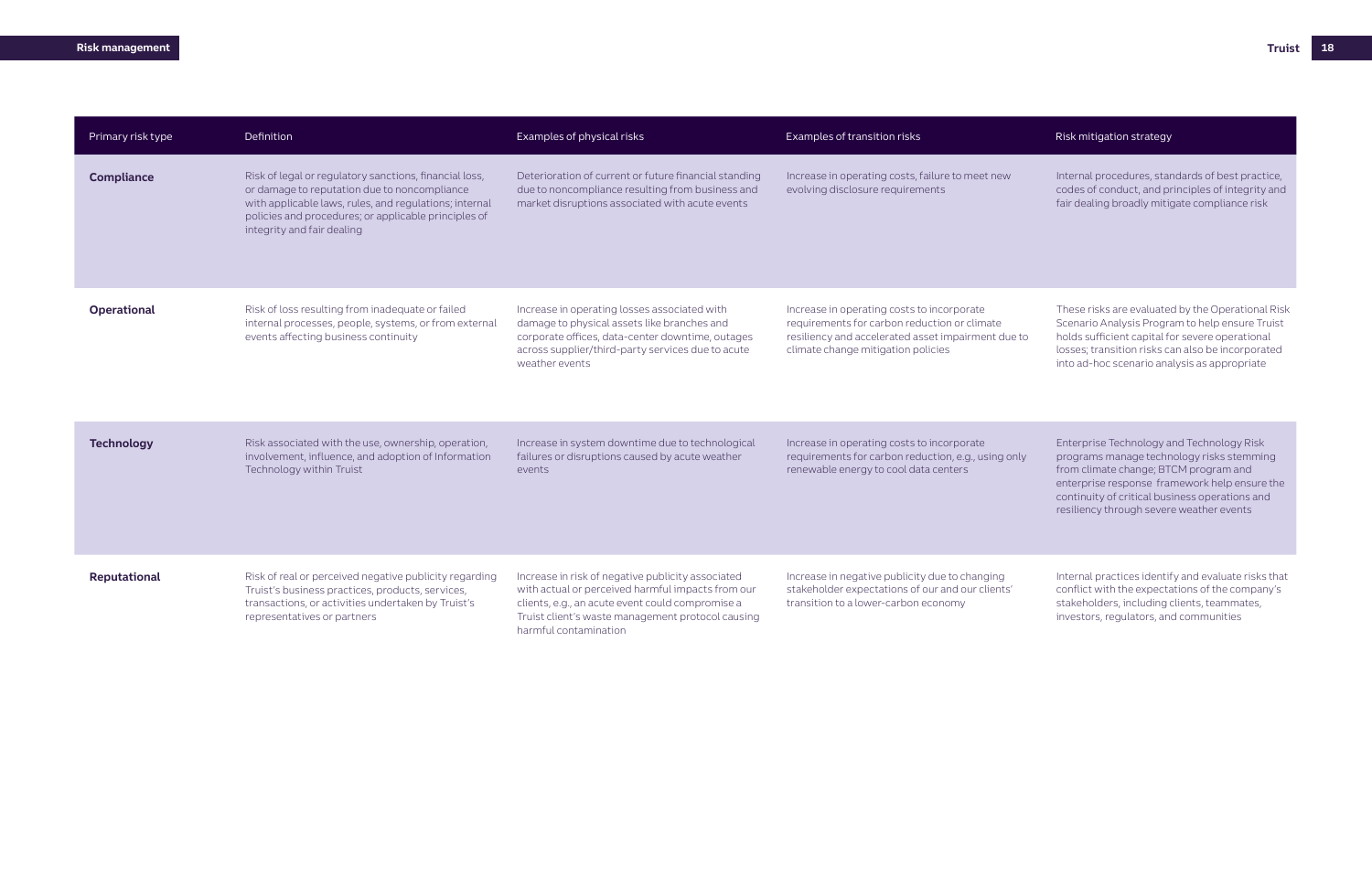# Strategy

According to the United Nations' 2021 Intergovernmental Panel on Climate Change (IPCC) report, despite ongoing mitigation efforts, some short- and long-term climate change disruptions are unavoidable<sup>5</sup>. While we may be able to make some of these impacts less severe, the IPCC report asserts that the world will still experience—and is currently experiencing—an increase in surface temperatures, rising sea levels, higher precipitation levels, and less predictable extreme weather events. These impacts pose physical climate risks to our business, our clients' businesses, and our communities.

Furthermore, as governments, international organizations, and civil society work to advance a low-carbon economy, new policies, regulations, and technological advancements present transition risks that may impact our clients' cost of doing business, their ability to remain in compliance, and their competitiveness in the markets in which they operate. These transition risks need to be monitored and mitigated to ensure growth for our clients and for our business. As we work on Truist's own internal climate risk management processes, we also can assist our clients in identifying and mitigating the risks most relevant to them, engaging with clients on risk management and providing loans for energy efficiency retrofits, for example.

Our merger gave us the scale and resources to help accelerate our ESG efforts, and we are seeking to thoughtfully position our business to assist and enable our clients as they transition to a cleaner and more sustainable economy through our lending, financing, and investing activities. In the past, our heritage banks' ESG initiatives focused on high-level aspects of corporate responsibility and associated disclosures. As Truist, we are focusing on the role that ESG considerations play in value creation, risk management, and sustainable growth. In 2021, we established the ESRF to provide additional context and transparency about our approach to environmental and social risks. Our ESRF is aligned with our overarching, company-wide ERM framework.

In our preliminary efforts to map and prioritize the strategic climate risks and opportunities that can impact our operations and businesses, we took three steps:

- **1. Scenario review of widely used climate scenarios**, ranging from business as usual to 1.5-degree Celsius scenarios, e.g., International Energy Agency Net Zero by 2050 (IEA NZE), IPCC Representative Concentration Pathway (IPCC RCP), and the Network for Greening the Financial System (NGFS) scenarios, for example, to understand the broad contours of how both physical and transition risks can impact the banking sector and Truist's clients at large.
- **2. Climate risk identification** to understand the physical and transition risks that could impact Truist's bottom line, highlight risk hotspots, and evaluate the extent to which climate risks are impacting our business.
- **3. Opportunity identification** based on already existing and emerging product lines broadly available to financial institutions.

In our future reports, we aspire to delve deeper into scenario analysis and quantify how physical climate impacts and low-carbon transitions can impact our bottom line and shape our future business opportunities.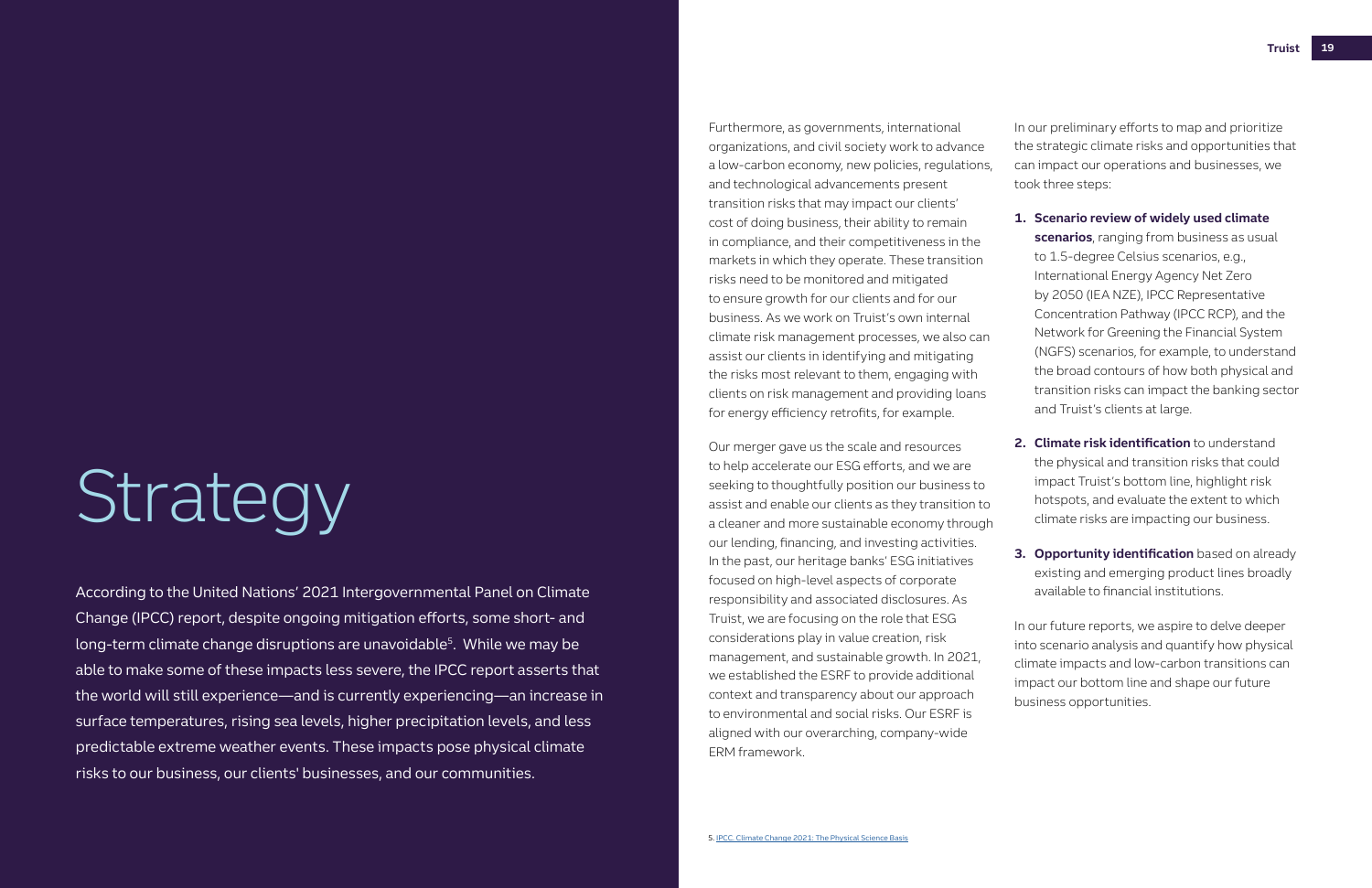

## Scenario review

As part of our long-term strategy, we are working on better understanding the landscape of climate transition scenarios. We are developing capabilities to further integrate climate risk scenarios into our stress-testing processes and considering longer-term models that would be independent of our capital stress-testing processes. For this inaugural TCFD report, we reviewed a subset of scenarios to understand the general magnitude and direction of potential risks, and to identify factors that may be relevant to our business.

Broadly, for Truist and our clients, changes in carbon prices and energy mix are likely to be the most impactful drivers of climate transition risk, while floods, wildfires, and cyclones are added key sources of physical risk. These drivers are particularly relevant to the sectors represented in our portfolios and the geographic regions in which our clients operate.

Our preliminary review found that transition scenarios and their implications vary by both temperature target and the form of transition. For example, using the NGFS scenarios<sup>6</sup>, under the "Orderly Below 2°C" scenario—in which climate

policies are introduced immediately and become gradually more stringent to limit global warming to below 2°C—carbon prices reach about \$50 per ton in 2030 and about \$200 per ton in 2050. In contrast, under the "Divergent Net Zero by 2050" scenario—in which divergent climate policies are introduced, with stricter policies only in the transportation and building sectors and a quicker phase-out of fossil fuels to reach net zero carbon prices reach about \$300 per ton by 2030, and almost \$800 per ton by 2050. These prices are critical transition risk drivers in emissions intensive sectors, raising the cost of doing business and living expenses.

> We are currently developing quantitative evaluation methods, monitoring processes, and mitigation efforts for near- and long-term risks and opportunities to better understand the exposure and vulnerability Truist faces from these potential scenarios. The insights from these exercises will likely be incorporated into Truist's future TCFD reports.

Similarly, the NGFS scenarios expect that net zero transitions will necessitate both the U.S. and global energy mix to shift towards more renewables, requiring more investment in clean energy. Under current policies, we expect the renewables share of the energy mix to increase to almost 25% by 2050. However, under the "Net Zero 2050" scenarios analyzed by NGFS, the renewables share of the energy mix increases to more than 30% by 2030 and about 70% by 2050, which presents both risks and opportunities for Truist and our clients, especially in fossil-fuel driven and dependent

sectors. These transitions can also create new investment opportunities, for example, arising from the bipartisan infrastructure bill currently moving through Congress. If passed, this bill is expected to lead to the largest investment in clean energy transmission and EV infrastructure in U.S. history<sup>7</sup> .

In contrast, the "Hot house world" scenario assumes we continue business as usual and only the currently implemented policies remain in place. Under this scenario, GHG emissions continue to grow, global warming exceeds 3°C, and we face irreversible physical risks.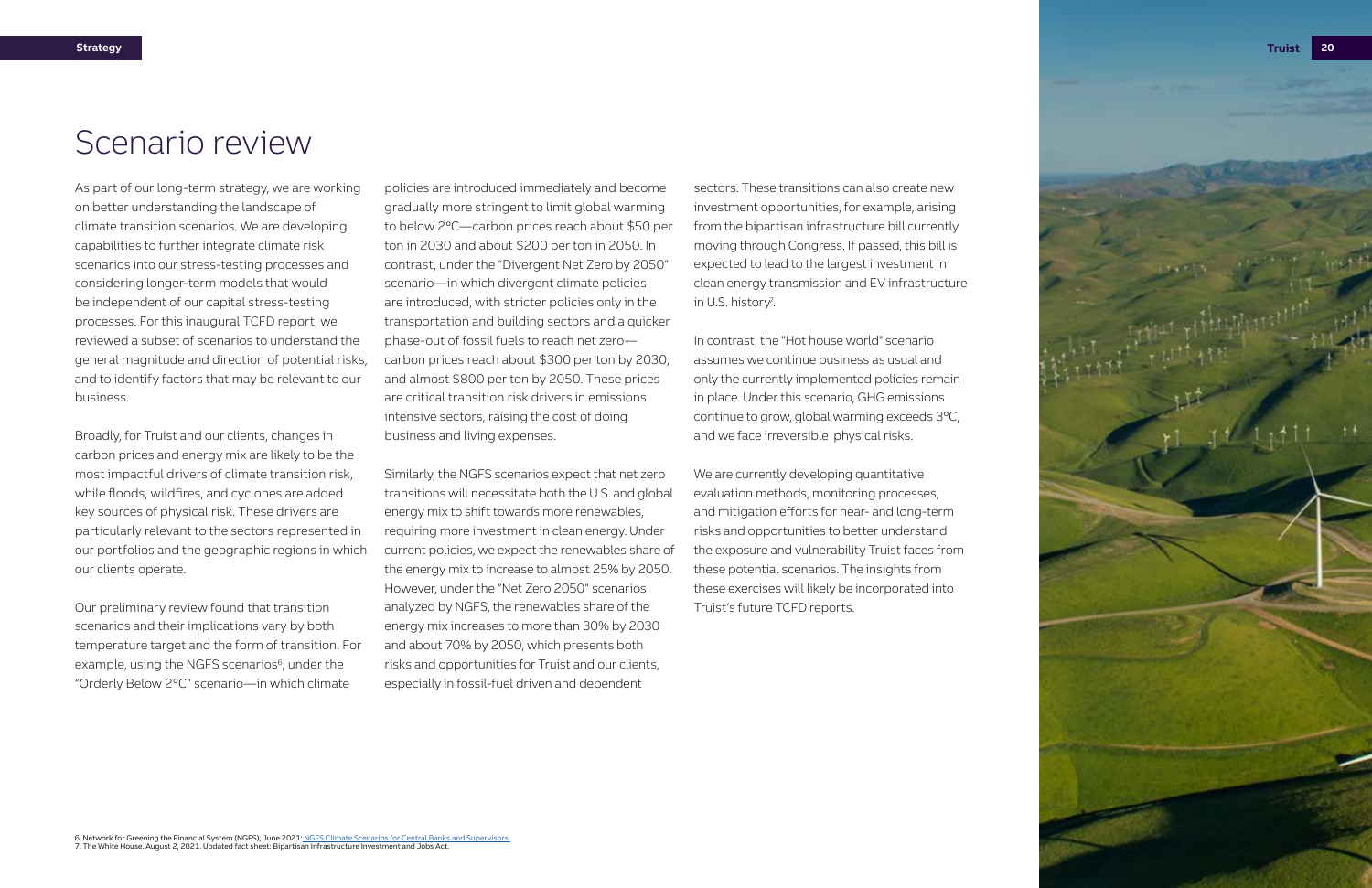To assess the vulnerability of our residential portfolio to climate risks, we evaluated how physical risks could impact property value at varying levels of granularity. There are two main climate risk aspects that affect the residential portfolio—direct damage from hazards, and home price impact, with the latter having a larger impact given clients' anticipation about changes in hazard. We found that flooding and hurricane risk present the largest threat to our residential mortgages due to the geographic distribution of the portfolio. Currently, approximately 14% of Truist's residential mortgage portfolio is exposed to some level of flooding risk, whereas about 24% of the residential portfolio is exposed to hurricane risk. While hurricane frequency is not expected to change, we expect severity to increase<sup>8</sup>.

As a bank, it is important for Truist to try to identify and assess how climate risks could impact our business through our clients. In our preliminary effort, we identified three portfolios that are most vulnerable to climate risks: our residential mortgages portfolio, our commercial real estate portfolio (CRE), and our commercial and industrial (C&I) portfolio.

For our CRE portfolio, we assessed how climate risks could impact property values. Specifically, we focused on how business interruptions caused by direct physical damage to assets during acute weather events and local GDP decline

due to transition risks could impact property values. Although approximately 14% of the CRE portfolio is exposed to some level of flooding risk, and approximately 19% is exposed to hurricane risk, our preliminary analysis indicates that the aforementioned climate-related risks have a limited impact on the CRE portfolio.

Within our C&I portfolio, the Oil and Gas sector faces high regulatory and stakeholder risks. Regulatory risk is primarily driven by the Paris Climate Agreement, encouraging governments to prioritize regulating the highest emitting industries, in order to meet Nationally Determined Contributions (NDCs). These regulations may lead to higher operational costs (e.g., compliance reporting and litigation) and limit the sector's growth potential (e.g., reduced drilling on federal land). Over time, this could reduce the profitability and overall size of the Oil and Gas market. Stakeholder risk stems from investors and consumers increasing pressure on financial institutions not to serve non-renewable energy sectors. This could result in higher interest costs, margin deterioration, and capital flight as climate awareness increases and Oil & Gas economics decline.

### **Translating climate events into operational impact**

The Auto sector faces high technology risk, as auto companies will invest significantly in research and development (R&D) to meet regulatory and consumer demands for low-emission vehicles.

Auto Manufacturers will need substantial R&D investments to develop low-emission vehicles that meet regulatory and societal demands. Auto Dealers will face a decrease in consumer demand for conventional vehicle repairs and maintenance, and will need to invest in the proper tools and technologies to service low emission vehicles.

Lastly, the Electric Power Generation, Transmission, and Distribution sector faces high

regulatory, technology, and stakeholder risk due to pressure to decarbonize and transition away from fossil fuels. Regulatory risk will increase as governments start requiring emission reductions in line with decarbonization pathways. For utilities with owned generation, such regulations will require shifting the generation mix towards renewable sources, which in turn drives technological risk because it requires significant investment in transmission and distribution infrastructure, and grid modernization for example. Stakeholder risk is primarily driven by shifting customer preferences and attitudes towards utilities that are lacking in decarbonization efforts.

In addition, Truist also monitors a list of sensitive industries with higher exposure to environmental risks, including coal mining, coal-fired generation, and arctic drilling, to determine if further diligence is required prior to decision-making related to our business activities.

We look forward to partnering with all our clients to help them address these risks and opportunities.

This transition will take shape and evolve in the years to come. As it does, Truist will continue to monitor evolving energy market dynamics and support our clients as they develop and implement innovative energy strategies while also taking responsible steps to safeguard against significant energy market disruptions.

## Climate risks identified

Between 2015 and 2020, Truist realized over \$10M in net losses from physical damage to Truist facilities due to acute events like Hurricane Irma and Hurricane Florence. While these losses constitute a small proportion of our facilities, climate scientists project an increase in the intensity and frequency of acute weatherrelated hazards that pose physical threats to our branches. We must prepare for these hazards to increase and develop strategies to manage these costs and ensure our continued ability to serve our clients.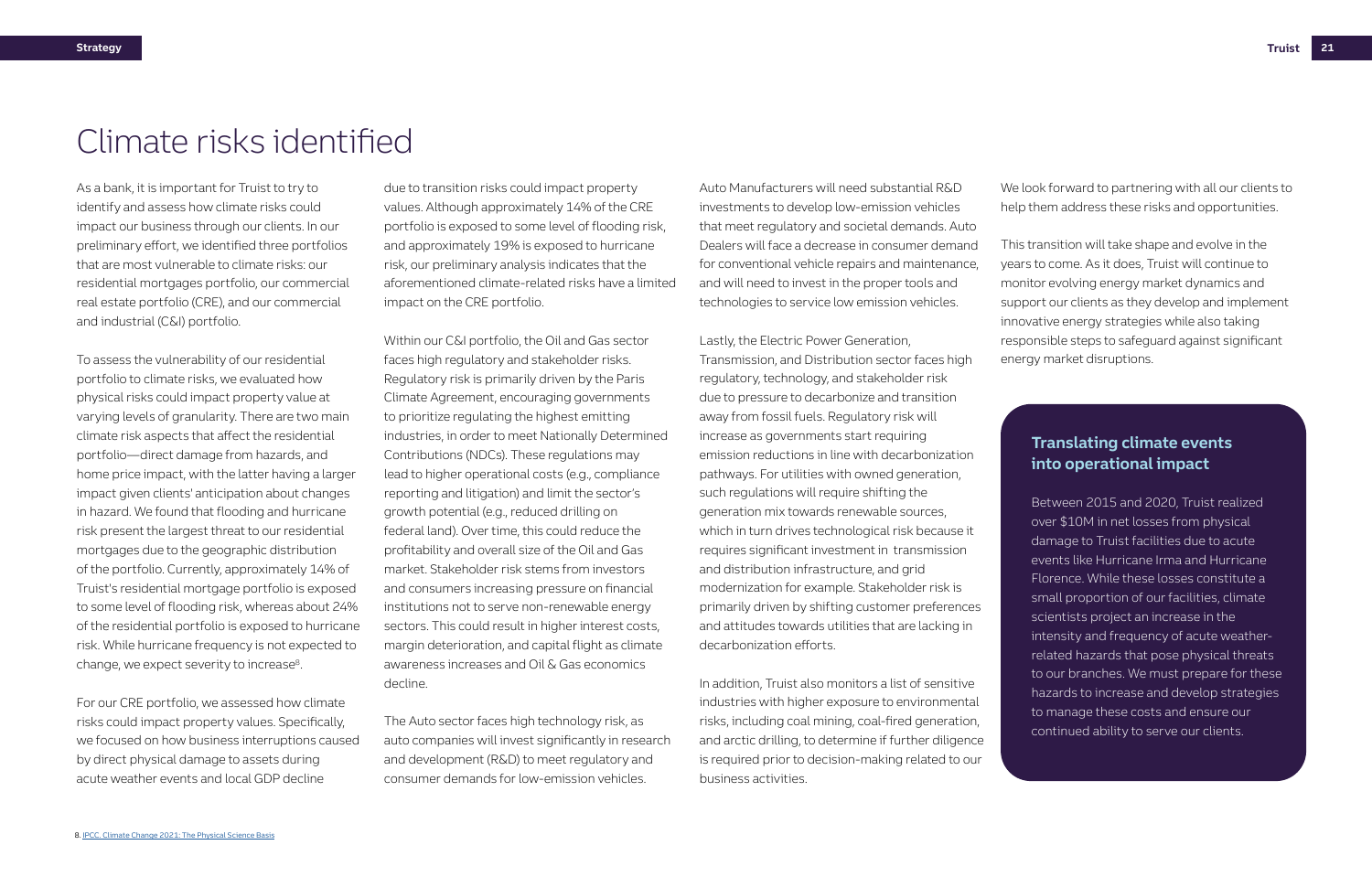| Sectora                                                                     | Outstanding Loan<br>Balances (\$ billions) | Outstanding Loan<br>Balances (% of total C&I) | Transition risk | Physical risk |
|-----------------------------------------------------------------------------|--------------------------------------------|-----------------------------------------------|-----------------|---------------|
| <b>Energy</b> (i.e., Oil, Gas and Consumable Fuels, Equipment and Services) | 4.3                                        | 3.5%                                          |                 |               |
| <b>Utilities</b>                                                            | 2.8                                        | 2.3%                                          |                 |               |
| Electric Power Generation, Transmission, and Distribution                   | 1.6                                        | 1.4%                                          |                 |               |
| <b>Natural Gas and Water Utilities</b>                                      | 0.8                                        | 0.6%                                          |                 |               |
| Renewable Electric Power Generation                                         | 0.4                                        | 0.3%                                          |                 |               |
| Auto (e.g., Auto and Parts Manufacturers, Auto Retail)                      | 9.0                                        | 7.5%                                          |                 |               |
| <b>Transportation</b>                                                       | 3.8                                        | 3.2%                                          |                 |               |
| Marine                                                                      | 1.0                                        | 0.8%                                          |                 |               |
| Road and Rail                                                               | 2.0                                        | 1.6%                                          |                 |               |
| Aviation                                                                    | 0.9                                        | 0.7%                                          |                 |               |
| <b>Industrials</b>                                                          | 12.0                                       | 10.0%                                         |                 |               |
| Industrial Products and Distribution                                        | 5.8                                        | 4.8%                                          |                 |               |
| Metals, Mining and Chemicals                                                | 1.3                                        | 1.1%                                          |                 |               |
| Paper, Forest Products, and Packaging                                       | 0.9                                        | 0.8%                                          |                 |               |
| Building Products, Construction and Engineering                             | 4.1                                        | 3.4%                                          |                 |               |
| <b>Consumer</b>                                                             | 19.3                                       | 16.0%                                         |                 |               |
| Food, Beverage, and Tobacco (including Agriculture)                         | 3.6                                        | 3.0%                                          |                 |               |
| Hotels, Restaurants and Leisure                                             | 4.5                                        | 3.7%                                          |                 |               |
| Other Consumer <sup>b</sup> (e.g., Consumer Durables and Apparel)           | 11.2                                       | 9.3%                                          |                 |               |
| Real Estate (i.e., REITs, Management, Development)                          | 8.0                                        | 6.6%                                          |                 |               |
| <b>Financials</b>                                                           | 21.5                                       | 17.8%                                         |                 |               |
| Government                                                                  | 7.3                                        | 6.0%                                          |                 |               |
| Telecom, Media, and IT                                                      | 8.6                                        | 7.1%                                          |                 |               |
| <b>Health Care</b>                                                          | 14.2                                       | 11.8%                                         |                 |               |
| <b>Commercial and Professional Services</b>                                 | 8.7                                        | 7.2%                                          |                 |               |
| Other                                                                       | $1.1\,$                                    | 0.9%                                          |                 |               |
| <b>Grand Total</b>                                                          | 120.6                                      | 100.0%                                        |                 |               |

a. The loan population for this heatmap is limited to commercial and industrial loans and leases with a committed balance greater than or equal to \$1 million. Sector segmentation was developed based on Global Industry Clas but adjusted for Truist's exposure and sector risk assessment. Namely, sectors with lower exposure and a lower risk assessment are combined. Loan data was sourced from heritage commercial bank systems. Sector aggregations other reporting based on scope and data requirements unique to this analysis.

b. Includes sub-sectors within consumer space determined to have a lower risk assessment. Sub-sectors in this bucket with the largest exposure are Diversified Consumer Services, Distributors, Consumer Durables & Apparel.



Our C&I portfolio is most vulnerable to transition risks and less susceptible to physical risks as corporate operations and facilities are built to be more resilient than other real estate due to economic incentives, regulation, and more sophisticated risk mitigation strategies. We classified Truist's C&I clients primarily using Global Industry Classification Standard (GICS) codes, and then assessed each sector's vulnerability based on how these industries operate today. Our preliminary analysis found that approximately 12% of Truist's C&I portfolio faces high transition risks, concentrated in Oil & Gas, Auto, and Electric Power Generation, Transmission, and Distribution, and another approximately 41% faces moderate transition risk.

### Heatmap of climate risks and credit exposure of Truist's C&I portfolio by GICS codes **O High O Medium O Low**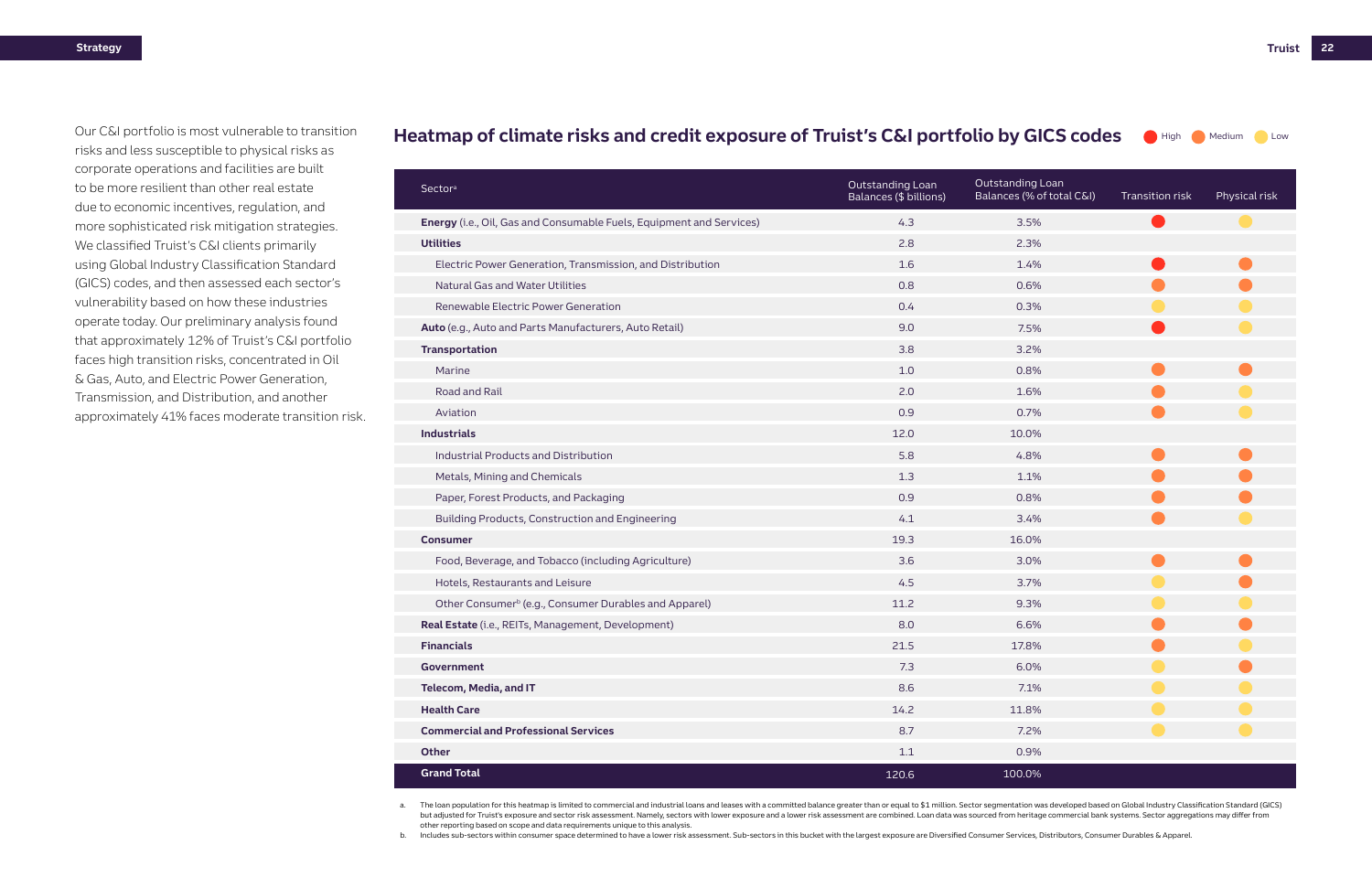At Truist, our purpose is to inspire and build better lives and communities. We have been thinking deeply about how to put this purpose into action in the climate resilience context. Momentum to address climate change has been building as governments create incentives to address decarbonization, and as the private sector mobilizes financing to help realize climate targets. Simultaneously, investors are asking for more action from financial institutions, our commercial clients are increasingly concerned about sustainability, and retail consumers are seeking sustainable offerings more and more. We are keeping all of this in mind as we think more critically about the climate opportunities we explore as one of the largest U.S. banks.

Financial institutions have an important responsibility in financing the transition to a low-carbon economy. We believe Truist's role in helping build climate resilience can be broadly categorized into three key areas:

### **1. Aiming to increase our operational resilience**

Aiming to increase Truist's resilience to physical and transition risk through costeffective internal emissions abatement, including reducing energy and water use; switching to greener and more resilient

infrastructure and resource inputs; and engaging with our suppliers to increase their sustainability and resilience.

### **2. Helping our clients strive to reduce their emissions and pursue new opportunities**

Partnering with all of our clients on effective ways to strive to mitigate potential climate risks and pursue new opportunities, and supporting and helping enable our clients in decarbonization efforts by providing them with new and tailored financial products and services.

### **3. Expanding our business to try to harness new opportunities under climate transitions**

Investing in and expanding our business in low-carbon verticals (e.g., renewable energy) and innovative companies that find ways to reduce emissions below business-as-usual technologies (e.g., lower-carbon construction materials, and electric vehicles and related supply chains).



## Climate opportunities identified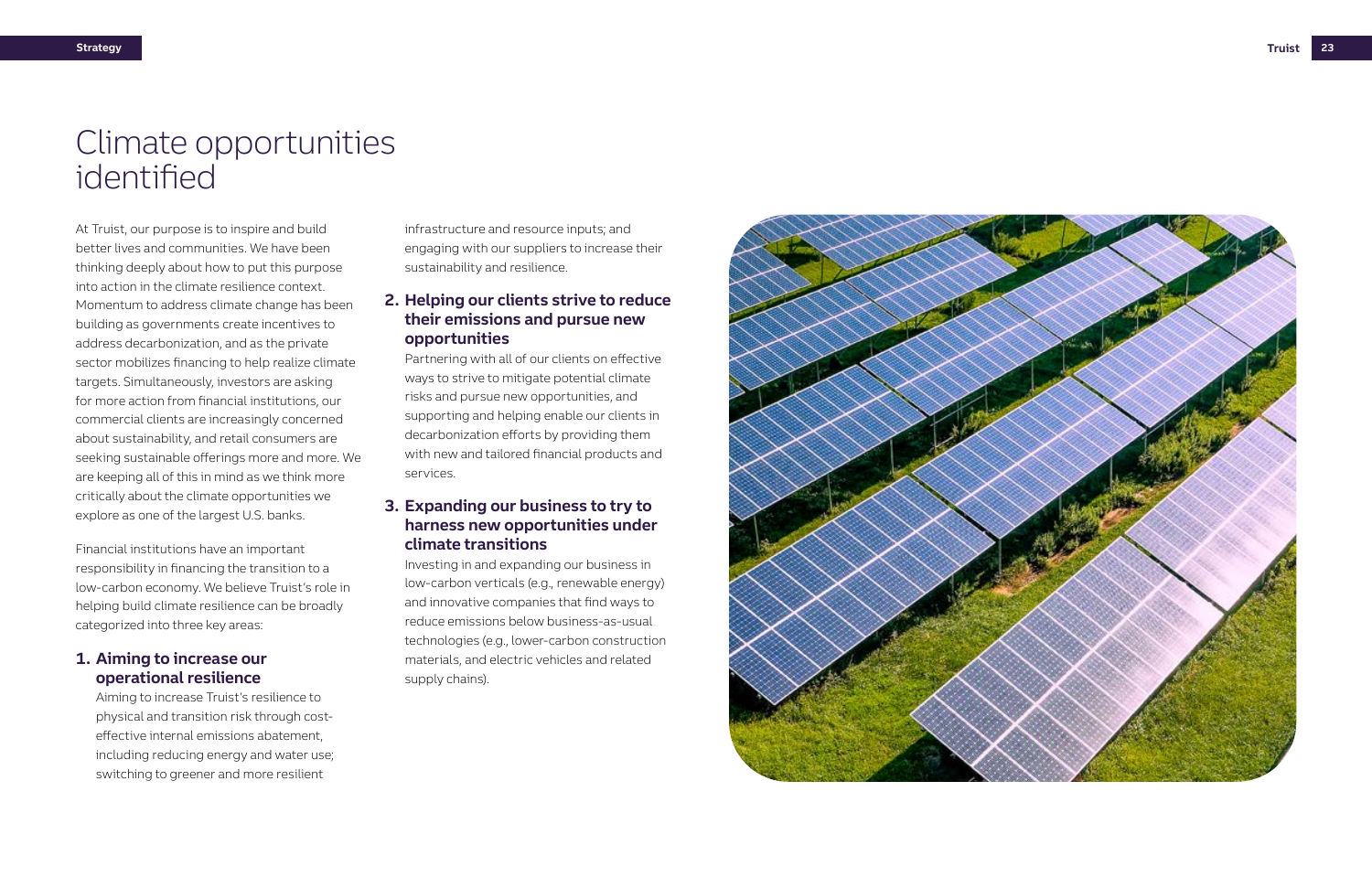## Sustainable financing in 2020

Some numbers are rounded

\$2.4B in clean energy and sustainable-related financing =

\$1.8B  $\sqrt{s}$ active book-runner roles in green bonds and sustainabilitylinked bonds

+

⊕

+

\$580M in direct capital commitments to renewable energy projects (debt and tax equity)

\$75M in financing to help fund the construction of an offshore

wind turbine installation vessel

## A deep dive on investing in low carbon verticals

Decarbonizing our economy will require the widespread deployment of renewable energy infrastructure, technological disruptions in high-emitting sectors, and the development of low-carbon products, all of which will require financing. At Truist, we have already started leveraging these opportunities through renewable energy and sustainable financing. In February of 2021, we issued our inaugural social bond and concurrently published our first ESG Bond Framework, which outlines guidelines for any future issuances of green, social, and sustainable instruments. To expand our investment in climate opportunities we added a new position—Managing Director, Truist Securities Energy Group—to oversee clean energy technology, decarbonization, sustainability, and mobility.

Financing for renewable energy deployment is becoming more critical as more states declare goals for clean energy and introduce regulatory mechanisms that facilitate decarbonization in the power sector. In the U.S., 29 states and the District of Columbia have put in place legally binding renewable portfolio standards (RPS) and clean energy standards (CES) requiring utilities to provide a certain proportion of electricity from renewable or other clean energy sources, respectively<sup>9</sup>.

Opportunities in transport electrification include, but are not limited to, EV motors and batteries. This subsector presents a substantial opportunity as emission mandates come into play and the public sector provides more subsidies to support EV market expansion. Further, consumer preferences and technological changes are increasingly favoring EVs and the total cost of ownership for EVs continues to decline relative to conventional cars.

As we move away from centralized to more decentralized power systems, we need to modernize electricity generation, transmission, and distribution infrastructure to integrate renewables. This will also improve grid resiliency and reduce costs for consumers.

Beyond our ongoing investments, there are various other financing opportunities that we are considering exploring. In our planning processes, in 2021 we conducted workshops with all lines of business to identify potential climate opportunities that Truist could incorporate into our forward-looking business strategy. In those workshops, we attempted to identify examples of sectors that would enable us to leverage our expertise while delivering the most impact towards a lower carbon economy. The example sectors include but are not limited to Building Energy Efficiency; Transport; Power; Agriculture; Oil & Gas; Circular Products and Packaging; as well as Water and Wastewater Management. To illustrate what climate opportunities in these sectors could look like, we describe a few examples in a little more detail below:

Historically, improving home and building energy efficiency has been a successful approach with attractive payback and benefits for households and companies looking to make budget savings and/or lower energy consumption. Today, energy efficiency in buildings remains a sizeable opportunity as climate awareness increases and efficiency retrofits become even more mainstream.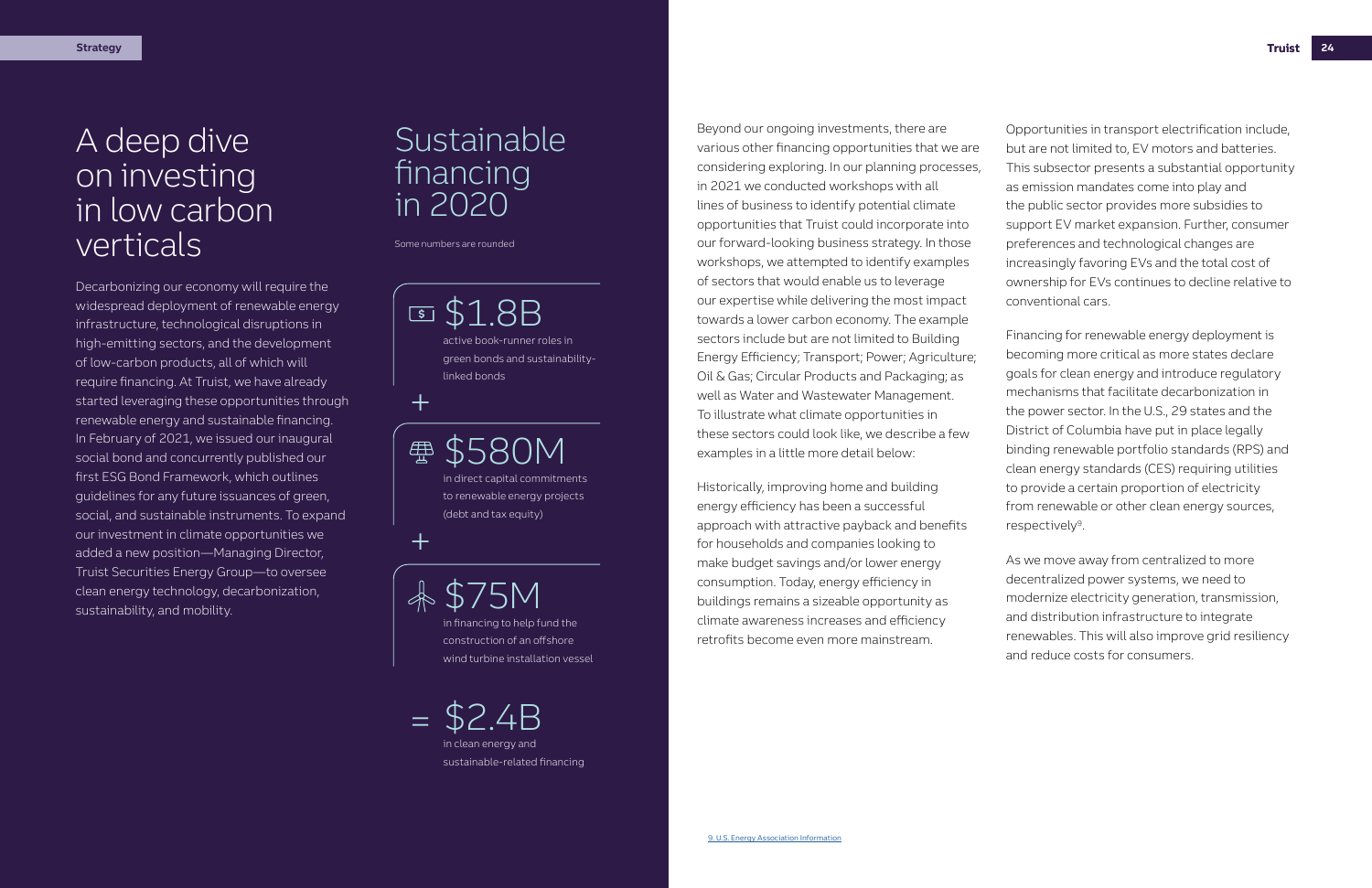# Metrics and targets

## **Operational** emissions and targets

To set the foundation for future progress, we currently report metrics associated with our operations, and discuss considerations to calculate and disclose metrics associated with our loans and investments, i.e., financed emissions. In future reports, we hope to disclose additional metrics on climate risks and opportunities, as well as our assessment of how future targets would depend on new policy, technology, and engagement by other stakeholders.

We are conscious of the impact of Truist's operations on the environment, and we are thoughtfully identifying measures to continue improving the resource efficiency of our facilities and teammates' activities.

For our operational metrics, we currently measure and report our energy consumption, Scope 1, Scope 2, and some categories of Scope 3 GHG emissions. In general, Scope 3 emissions fall within 15 categories, including but not limited to business travel and use of sold products. Not all categories of Scope 3 emissions are relevant to Truist. In this report, we disclose only business travel (Scope 3 Category 6), and we are working to measure and report on more Scope 3 categories in future TCFD reports.

Since measuring our baseline emissions as Truist in 2019, we have realized a reduction in our Scope 1 and 2 emissions. Our Scope 1 emissions are from facilities and vehicles controlled or owned by Truist, e.g., emissions associated with fuel combustion in corporate buildings, aircraft, and cars, while our Scope 2 emissions comprise location-based or marketbased indirect emissions from the purchase

of electricity, steam, heat, and cooling. The location-based approach uses the average emissions intensity of the regional electric grids that Truist consumes energy from, while the market-based method uses emissions intensity factors from specific utilities or electricity generators. For 2020, we obtained third-party verification of our Scope 1, Scope 2, and Scope 3 Category 6 emissions from Wood Environment and Infrastructure Solutions. The verification statement is available [here.](https://ir.truist.com/image/Truist+2020+GHG+Inventory+Assurance+Statement_14July2021.pdf)

When Truist combined the corporate real estate of our two heritage banks and addressed the challenges of the COVID-19 pandemic, we saw a slight reduction in total energy consumption in 2020. As we continue our integration efforts, we aim to continue reducing our energy consumption by optimizing our real estate footprint and continuing to invest in energy efficiency.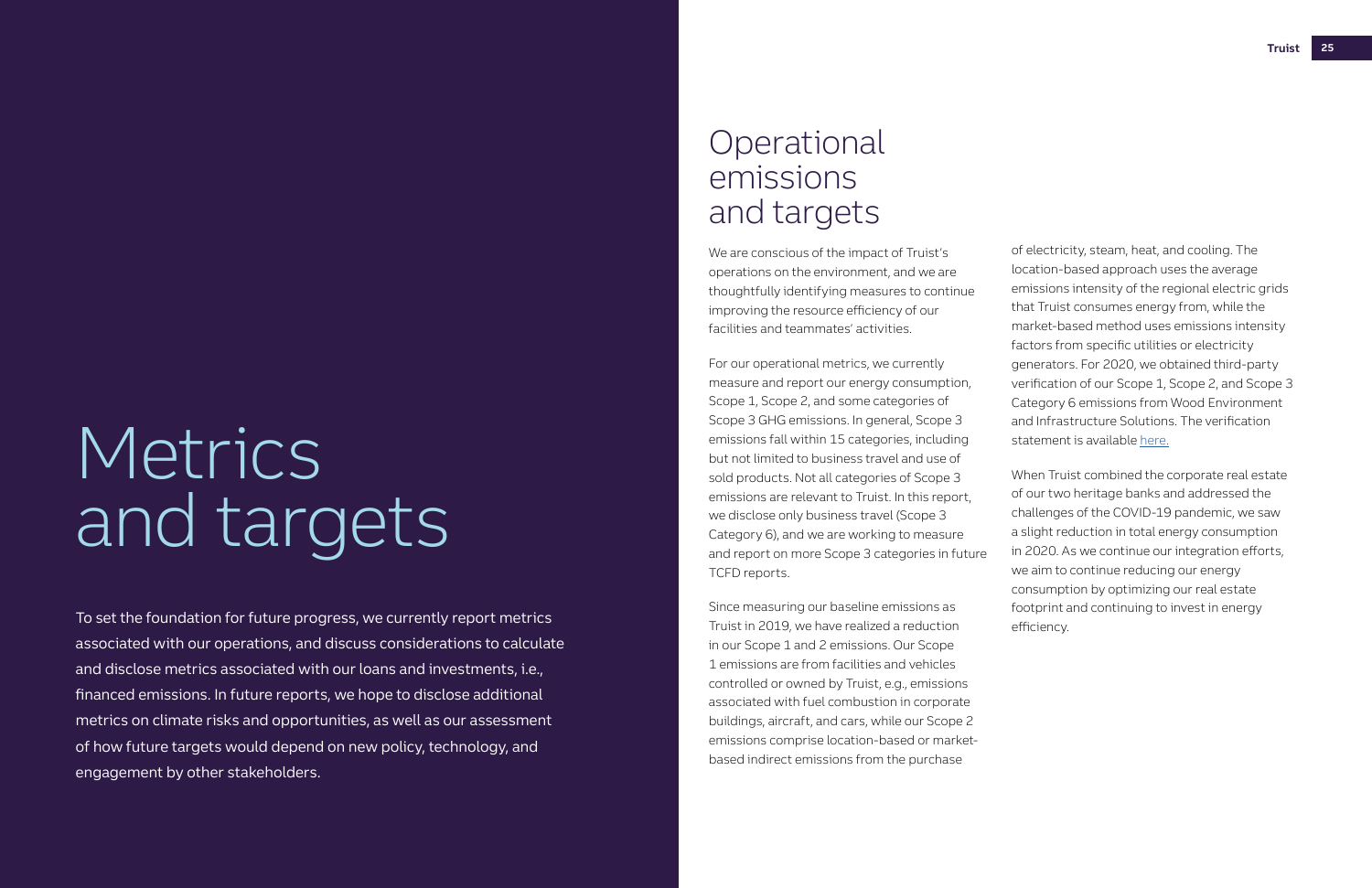| <b>Energy consumed</b> | <b>Units</b> | 2019    | 2020    |
|------------------------|--------------|---------|---------|
| Electricity            | <b>MWh</b>   | 487,004 | 482,842 |
| Natural gas            | <b>MWh</b>   | 125,758 | 134,865 |
| Other fuels            | <b>MWh</b>   | 15,583  | 6,465   |
| Total                  | <b>MWh</b>   | 628,345 | 624,172 |

## **Summary of Truist's energy consumption for 2019 and 2020**

### **Summary of Truist's operational GHG emissions for 2019 and 2020**

| <b>GHG Emissions<sup>a</sup></b>                  | <b>Units</b> | 2019    | 2020     |
|---------------------------------------------------|--------------|---------|----------|
| Scope 1                                           |              |         |          |
| Natural Gas                                       | $MT CO2$ e   | 22,791  | 24,441   |
| Other sources                                     | $MT CO2$ e   | 3,852   | 1,586    |
| Total Scope 1 emissions                           | $MT CO2$ e   | 26,643  | 26,027   |
| <b>Scope 2</b>                                    |              |         |          |
| Electricity purchased (location-based)            | $MT CO2$ e   | 194,611 | 178,161  |
| Electricity purchased (market-based)              | $MT CO2$ e   | 193,301 | 177,549  |
| <b>Total Scope 1 and Scope 2 (location-based)</b> | $MT CO2$ e   | 221,254 | 204,188  |
| Percent reduction from 2019 baseline              | percent      | N/A     | $-7.7\%$ |
| Scope 3                                           |              |         |          |
| Category 6 - business travel <sup>b</sup>         | $MT CO2$ e   | 7,096   | 7,483    |

a. Details on our GHG calculations are available as part of Truist's public CDP submission which is available at www.cdp.net and through the 3rd party verification statement at https://ir.truist.com/corporate-social-respon b. Business Travel. 2019 includes only car rentals. 2020 includes car rentals and air travel.

Note: Values reported may differ from previously reported values due to rounding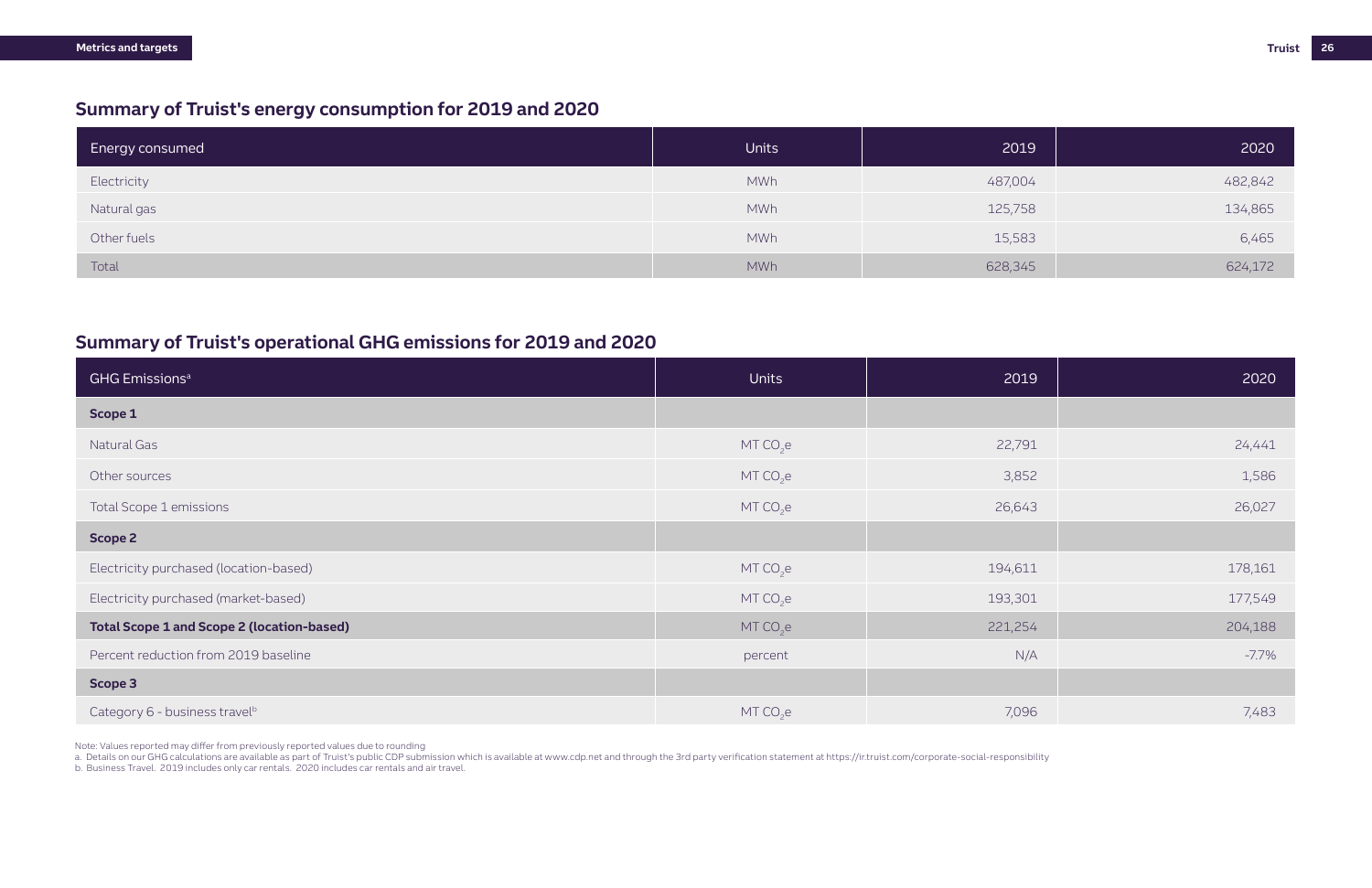

Measuring financed emissions is important to better understanding our portfolios' vulnerability to climate risks and identifying opportunities where we can help our clients decarbonize their businesses. Accounting for financed emissions is a new practice, therefore, methodologies for calculating the relevant metrics are still evolving. Various factors make this process especially complex. For example, in the U.S., not all businesses are required to publicly report, let alone measure their GHG emissions, which makes it difficult for financial institutions to obtain reliable emissions data for all clients in their portfolios. Further, the importance of Scope 1, 2, and 3 emissions varies widely by industry, and current methodologies differ in their recommendations for which Scopes to include in financed emissions calculations.

In 2020, the Partnership for Carbon Accounting Financials (PCAF), an international industry-led initiative developing methodologies to measure and disclose financed emissions, published a Global GHG Accounting and Reporting Standard for the financial industry<sup>10</sup>. This standard provides guidance for calculating financed emissions for six asset classes—listed equity and corporate bonds; business loans and unlisted

equity; project finance; commercial real estate; mortgages; and motor vehicle loans.

- Realizing the benefits of \$54.7 million spent on LED lighting retrofits, HVAC upgrades, and energy management systems implemented to date, as well as future projects, and
- Continuing to reduce our real estate footprint, including closing roughly 800 retail banking locations by 2022 and reducing our non-branch building space by 4.8 million square feet.

L 35% reduction in Scope 1 emissions by 2030

 $125%$ reduction in water consumption by 2030

We expect to meet these goals by:

After reviewing the PCAF methodology, we undertook a preliminary assessment of the financed emissions for three of our portfolios most exposed to climate change—commercial real estate (CRE), residential mortgages (Resi), and commercial and industrial lending (C&I). This preliminary assessment helped us identify the data needed for such calculations, the importance of data quality on the accuracy of the calculations, and the benefits of integrating the needed data and calculations directly into key systems so we can leverage existing internal processes. As we continue working to merge our heritage banks' data collection systems and improve our processes to gather more comprehensive, higher quality data, we will be better positioned to disclose our financed emissions in the future.

Given our increased understanding of methodologies to calculate financed emissions, Truist is proud to join PCAF and commit to publishing the financed emissions from our loans and investments within three years.

## Financed emissions and targets

10. Guidehouse. April 2021. A Standard for Measuring and Disclosing Financed Emissions.

In 2021, we set our first operational sustainability goals. We aim to reduce Scope 1 and Scope 2 emissions by 35% and reduce our water consumption by 25% by 2030 relative to a 2019 baseline.

35% reduction in Scope 2 emissions by 2030